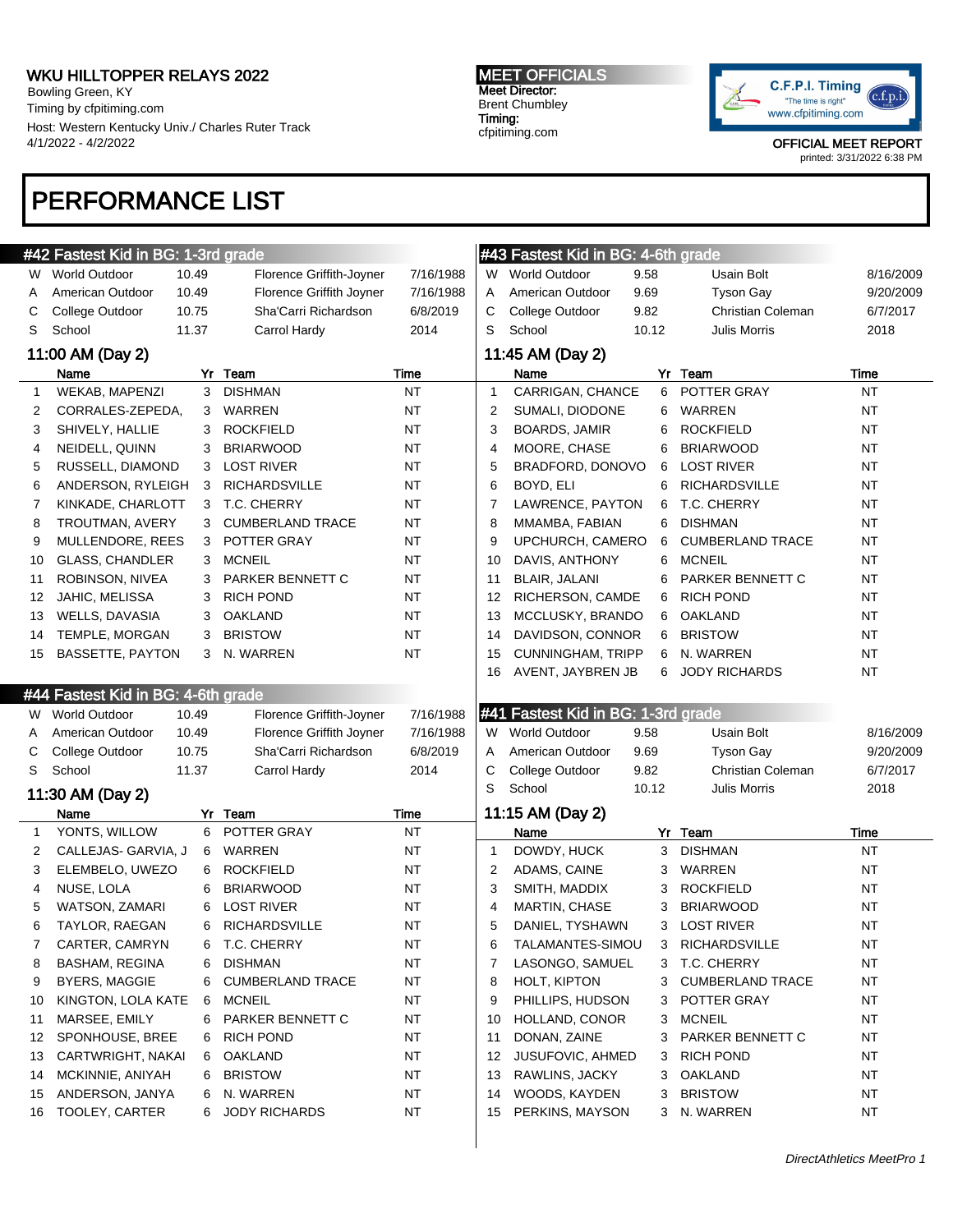Bowling Green, KY Timing by cfpitiming.com Host: Western Kentucky Univ./ Charles Ruter Track 4/1/2022 - 4/2/2022

# PERFORMANCE LIST

### #2 Women's 100 Meters

| W  | World Outdoor      | 10.49 | Florence Griffith-Joyner   | 7/16/1988 |
|----|--------------------|-------|----------------------------|-----------|
| A  | American Outdoor   | 10.49 | Florence Griffith Joyner   | 7/16/1988 |
| С  | College Outdoor    | 10.75 | Sha'Carri Richardson       | 6/8/2019  |
| S  | School             | 11.37 | Carrol Hardy               | 2014      |
|    | 1:45 PM (Day 2)    |       |                            |           |
|    | Name               |       | Yr Team                    | Time      |
| 1  | PERRY, QUANTASIA   |       | <b>SR EASTERN KENTUCKY</b> | 11.61     |
| 2  | HAGAN, NORA        |       | FR CEDARVILLE              | 11.80     |
| 3  | WILDER, KYRA       |       | <b>JR AUSTIN PEAY</b>      | 12.00     |
| 4  | MATTHEWS, ANIYA    |       | FR EASTERN KENTUCKY        | 12.03     |
| 5  | SCOTT, JOY         |       | SO EASTERN KENTUCKY        | 12.06     |
| 6  | BRIZZI, ALEXANDRA  |       | SO CEDARVILLE              | 12.08     |
| 7  | COUCH, QUEEN       |       | FR WESTERN KENTUCKY        | 12.17     |
| 8  | HEDDEN, AVERY      |       | <b>SO BELLARMINE</b>       | 12.19     |
| 9  | BRISBON, JOZLEN    |       | FR LINDSEY WILSON          | 12.19     |
| 10 | GARBA, JAMILA      |       | SO CAMPBELLSVILLE          | 12.31     |
| 11 | DEHAVEN, ALEXIA    |       | UNATTACHED                 | 12.31     |
| 12 | BOYD, ALEXIA       |       | <b>SO CAMPBELLSVILLE</b>   | 12.33     |
| 13 | ROBINSON, TALIA    |       | JR BELLARMINE              | 12.55     |
| 14 | SMITH, INDIA       |       | SO TENNESSEE ST.           | 12.57     |
| 15 | RUSSELL, JAIRYN    |       | SR ALABAMA A&M             | 12.59     |
| 16 | LEWIS, LAAUHNNI    |       | FR CAMPBELLSVILLE          | 12.60     |
| 17 | SCOTT, KERRYANN    |       | SR LINDSEY WILSON          | 12.60     |
| 18 | REED, JAI          |       | SO PURDUE FORT WAYN        | 12.65     |
| 19 | NWOKIKE, JOY       |       | FR EASTERN KENTUCKY        | 12.65     |
| 20 | DOUGLAS, KA'NIYA   |       | FR UNATTACHED              | 12.65     |
| 21 | KAMARUTE, KATRINA  |       | SO BELLARMINE              | 12.70     |
| 22 | FREILINGER, CHLOE  |       | FR BELLARMINE              | 12.70     |
| 23 | JOHNSON, TIYANNA   |       | SR AUSTIN PEAY             | 12.76     |
| 24 | DUNBAR, KAMILLE    |       | SR AUSTIN PEAY             | 12.77     |
| 25 | HOBERG, ALINA      |       | SO LINDSEY WILSON          | 12.80     |
| 26 | PANDAZIS, HALEY    |       | JR PURDUE FORT WAYN        | 12.90     |
| 27 | NELSON, JORDAN     |       | JR LINDSEY WILSON          | 12.90     |
| 28 | SENICA, LUNA       |       | SO LINDSEY WILSON          | 12.93     |
| 29 | MCHENRY, PAYTON    |       | JR PURDUE FORT WAYN        | 12.98     |
| 30 | WASHINGTON, BRAY   |       | FR ALABAMA A&M             | 13.02     |
| 31 | WIKFELDT, JOSEFIN  |       | FR PURDUE FORT WAYN        | 13.06     |
| 32 | LITTLE, NINTI      |       | JR PURDUE FORT WAYN        | 13.18     |
| 33 | TOLBERT, AYANNA    |       | FR TENNESSEE ST.           | 13.18     |
| 34 | MCKNIGHT, YOGIANA  |       | JR KENTUCKY WESLEYA        | 13.45     |
| 35 | WHITE, NIA         |       | SO ALABAMA A&M             | 13.73     |
| 36 | WILLIAMS, JAYLYNNE |       | JR KENTUCKY STATE          | 14.15     |
| 37 | FREDERICKSON, AER  |       | FR CEDARVILLE              | 14.20     |
| 38 | MOULTON, LAKERRY   |       | FR ALABAMA A&M             | NT        |
| 39 | OBERHAUS, MARIAH   |       | FR PURDUE FORT WAYN        | NT        |
| 40 | ONWUMBIKO, PEARL   |       | FR LANE                    | NΤ        |
| 41 | PRICE, DERICA      |       | FR LANE                    | NT        |

#### MEET OFFICIALS Meet Director: Brent Chumbley Timing: cfpitiming.com



|         |    | #2 Women's 100 Meters (cont'd) |      |       |                                      |             |
|---------|----|--------------------------------|------|-------|--------------------------------------|-------------|
| 16/1988 |    | 1:45 PM (Day 2)                |      |       |                                      |             |
| 16/1988 |    | Name                           |      |       | Yr Team                              | Time        |
| 8/2019  | 42 | WATT, DEAVION                  |      |       | JR LANE                              | NT          |
| )14     | 43 | BELL, JAYSHA                   |      |       | FR KENTUCKY STATE                    | NT          |
|         |    | 44 HAYES, ARINN                |      |       | JR KENTUCKY STATE                    | NT          |
|         |    | 45 BRUCE, RENEE                |      |       | FR CENTRAL STATE                     | NT          |
|         | 46 |                                |      |       | CHRISTMAN, SIMONE FR CENTRAL STATE   | NT          |
|         |    |                                |      |       |                                      |             |
|         |    | #1 Men's 100 Meters            |      |       |                                      |             |
|         |    | W World Outdoor                | 9.58 |       | Usain Bolt                           | 8/16/2009   |
|         |    | A American Outdoor             | 9.69 |       | Tyson Gay                            | 9/20/2009   |
|         | C  | College Outdoor                | 9.82 |       | Christian Coleman                    | 6/7/2017    |
|         | S  | School                         |      | 10.12 | Julis Morris                         | 2018        |
|         |    | 2:00 PM (Day 2)                |      |       |                                      |             |
|         |    | Name                           |      |       | Yr Team                              | <b>Time</b> |
|         | 1. | WRIGHT, NOXROY                 |      |       | SO UNATTACHED                        | 10.33       |
|         |    | 2 BUNTON, OJOSHUA              |      |       | SO LANE                              | 10.65       |
|         | 3  | VAN WYK, EDWIN                 |      |       | FR LINDSEY WILSON                    | 10.70       |
|         | 4  |                                |      |       | FAVORS-CHARLESTO SR EASTERN KENTUCKY | 10.77       |
|         | 5  | CANADA, NIJUL                  |      |       | JR LANE                              | 10.78       |
|         | 6  | MOORE, ELIJAH                  |      |       | SO CAMPBELLSVILLE                    | 10.85       |
|         | 7  | HARRELL, JACKSON               |      |       | SO CAMPBELLSVILLE                    | 10.90       |
|         | 8  | JOHNSON, JADEN                 |      |       | SO CEDARVILLE                        | 10.90       |
|         | 9  | ROGERS, MICAH                  |      |       | SO TENNESSEE ST.                     | 10.98       |
|         | 10 | THONN, WILL                    |      |       | JR TRINE                             | 10.99       |
|         | 11 | STEED, BRYSON                  |      |       | SO EASTERN KENTUCKY                  | 11.00       |
|         | 12 | HILL, MALACHI                  |      |       | FR UNATTACHED                        | 11.00       |
|         | 13 | FAGNON, DONA                   |      |       | SO PURDUE FORT WAYN                  | 11.03       |
|         | 14 | JELKS, AMARI                   |      |       | SO TENNESSEE ST.                     | 11.04       |
|         | 15 | HAMBY, JARON                   |      |       | SO CAMPBELLSVILLE                    | 11.10       |
|         | 16 | WILLIS, DARIUS                 |      |       | FR LINDSEY WILSON                    | 11.10       |
|         | 17 | DAVIS, JOSH                    |      |       | SR TRINE                             | 11.10       |
|         | 18 | HARRIS, MAX                    |      |       | FR TRINE                             | 11.10       |
|         | 19 | JOHNSON, DEMARI                |      |       | FR CENTRAL STATE                     | 11.10       |
|         | 20 | GRESHAM, JEREMY                |      |       | JR ALABAMA A&M                       | 11.12       |
|         | 21 | HOLBROOK, TREVOR FR BELLARMINE |      |       |                                      | 11.13       |
|         | 22 | FREEMAN, JAYDEN                |      |       | SO KENTUCKY WESLEYA                  | 11.15       |
|         | 23 | POHL, JORDAN                   |      |       | FR BELLARMINE                        | 11.17       |
|         | 24 | HUFFMAN, ARISTOTL              |      |       | FR TENNESSEE ST.                     | 11.18       |
|         | 25 | WHITNEY, BREVON                |      |       | JR CAMPBELLSVILLE                    | 11.20       |
|         | 26 | LUCAS, CHANCE                  |      |       | FR CAMPBELLSVILLE                    | 11.20       |
|         | 27 | BRANTLEY, JORDAN               |      |       | FR UNATTACHED                        | 11.20       |
|         | 28 | PARHAM, BRENDEN                |      |       | SO LINDSEY WILSON                    | 11.29       |
|         | 29 | JONES, JOSH                    |      |       | SO CEDARVILLE                        | 11.32       |
|         |    | 30 VINSON, DANNY               |      |       | SO TRINE                             | 11.33       |
|         | 31 | MACK, JAMARRI                  |      |       | FR LINDSEY WILSON                    | 11.39       |
|         |    |                                |      |       |                                      |             |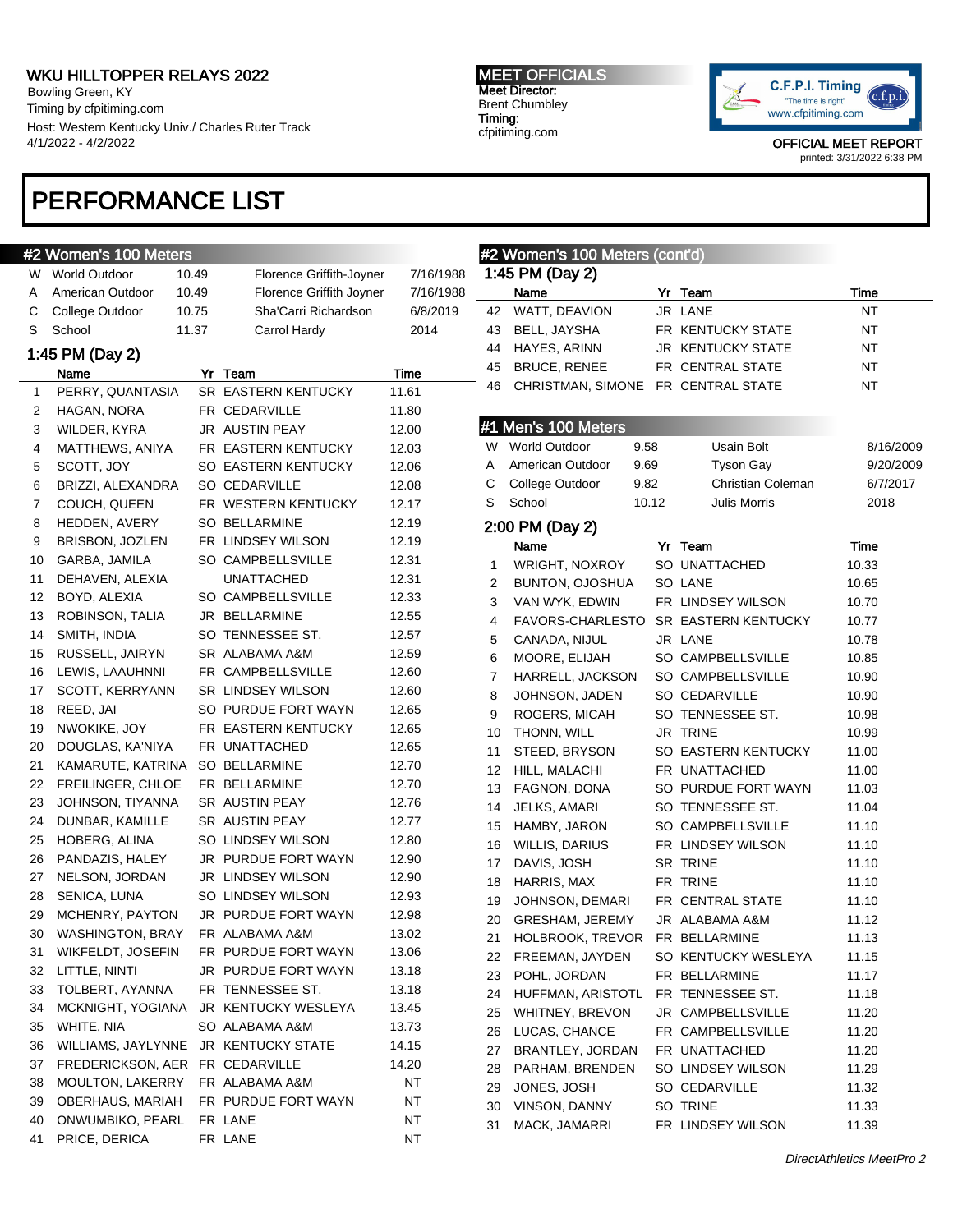Bowling Green, KY Timing by cfpitiming.com Host: Western Kentucky Univ./ Charles Ruter Track 4/1/2022 - 4/2/2022

# PERFORMANCE LIST

MEET OFFICIALS Meet Director: Brent Chumbley Timing: cfpitiming.com



|    | #1 Men's 100 Meters (cont'd)       |       |                          |             | #4 Women's 200 Meters (cont'd) |                          |  |                          |       |
|----|------------------------------------|-------|--------------------------|-------------|--------------------------------|--------------------------|--|--------------------------|-------|
|    | 2:00 PM (Day 2)                    |       |                          |             | 3:50 PM (Day 2)                |                          |  |                          |       |
|    | Name                               |       | Yr Team                  | Time        |                                | Name                     |  | Yr Team                  | Time  |
| 32 | <b>CLEMENTS, VAN</b>               |       | FR BELLARMINE            | 11.40       | 9                              | BRIZZI, ALEXANDRA        |  | SO CEDARVILLE            | 25.28 |
| 33 | <b>HARPER, CHARLIE</b>             |       | FR ALABAMA A&M           | 11.41       | 10                             | HEDDEN, AVERY            |  | <b>SO BELLARMINE</b>     | 25.29 |
| 34 | MCKINNEY, JAMES                    |       | FR CENTRAL STATE         | 11.43       | 11                             | ROESSER, EMILY           |  | SO EASTERN KENTUCKY      | 25.44 |
| 35 | COCHRAN, NIGEL                     |       | SR KENTUCKY STATE        | 11.50       | 12                             | KAMARUTE, KATRINA        |  | <b>SO BELLARMINE</b>     | 25.47 |
| 36 | REED, JEREMIAH                     |       | <b>JR KENTUCKY STATE</b> | 11.53       | 13                             | <b>MUSICK, BRITAIN</b>   |  | SO CEDARVILLE            | 25.51 |
| 37 | <b>HODGES, KALEB</b>               |       | SO LINDSEY WILSON        | 11.54       | 14                             | BRISBON, JOZLEN          |  | FR LINDSEY WILSON        | 25.52 |
| 38 | CASON, JORDAN                      |       | FR TENNESSEE ST.         | 11.59       | 15                             | JOHNSON, TIYANNA         |  | SR AUSTIN PEAY           | 25.53 |
| 39 | HUGHES, O'KHARI                    |       | SO KENTUCKY WESLEYA      | 11.74       | 16                             | JOHNSON, ALLANA          |  | SR AUSTIN PEAY           | 25.59 |
| 40 | HAWKINS, RYAN                      |       | <b>SO BELLARMINE</b>     | 11.78       | 17                             | DAWKINS, KAPRI           |  | FR CENTRAL STATE         | 25.66 |
| 41 | STEWARD, CORNEILU FR CENTRAL STATE |       |                          | 11.86       | 18                             | HOWARD, JAYDA DRA        |  | SR TENNESSEE ST.         | 25.69 |
| 42 | <b>GREEN, HAKEEM</b>               |       | <b>JR KENTUCKY STATE</b> | 11.93       | 19                             | PRICE, DERICA            |  | FR LANE                  | 25.70 |
| 43 | ANDERSON, DEVONT                   |       | FR ALABAMA A&M           | NT          | 20                             | CLARK, KATIE             |  | JR PURDUE FORT WAYN      | 25.72 |
| 44 | FOREMAN, DAVID                     |       | FR ALABAMA A&M           | NT          | 21                             | JOHNSON, EMANI           |  | SO TENNESSEE ST.         | 25.82 |
| 45 | GUERRIER, SHAWN                    |       | JR ALABAMA A&M           | NT          | 22                             | YANDERS, JORDAN          |  | FR PURDUE FORT WAYN      | 26.01 |
| 46 | WHITAKER, RYAN                     |       | JR LANE                  | NT          | 23                             | ROBINSON, TALIA          |  | JR BELLARMINE            | 26.06 |
| 47 | HASAN, ASMAR                       |       | FR LANE                  | NT          | 24                             | FREILINGER, CHLOE        |  | FR BELLARMINE            | 26.07 |
| 48 | WARNER, JADEN                      |       | FR WESTERN KENTUCKY      | <b>NT</b>   | 25                             | RUSSELL, JAIRYN          |  | SR ALABAMA A&M           | 26.18 |
| 49 | <b>BELL, DARIONTA</b>              |       | SO CAMPBELLSVILLE        | NT          | 26                             | DUNBAR, KAMILLE          |  | SR AUSTIN PEAY           | 26.19 |
| 50 | JOYNER, TYJHIR                     |       | FR TENNESSEE ST.         | NT          | 27                             | BRYANT, NATALYA          |  | FR TENNESSEE ST.         | 26.22 |
| 51 | BRYANT, EMERY                      |       | SR KENTUCKY STATE        | <b>NT</b>   | 28                             | <b>BRUCE, RENEE</b>      |  | FR CENTRAL STATE         | 26.30 |
| 52 | CHAPMAN, KEITH                     |       | SO KENTUCKY STATE        | NT          | 29                             | PANDAZIS, HALEY          |  | JR PURDUE FORT WAYN      | 26.33 |
| 53 | GODFREY, JAMES                     |       | SR KENTUCKY STATE        | NT          | 30                             | LIGHTBOURN, TYLAR        |  | JR CENTRAL STATE         | 26.37 |
| 54 | STUCKEY, AUSTIN                    |       | JR KENTUCKY STATE        | NT          | 31                             | LEWIS, LAAUHNNI          |  | FR CAMPBELLSVILLE        | 26.46 |
| 55 | TYLER, D'MARQUES                   |       | FR KENTUCKY WESLEYA      | <b>NT</b>   | 32                             | SCOTT, KERRYANN          |  | <b>SR LINDSEY WILSON</b> | 26.50 |
| 56 | ANAPLE, GORDON                     |       | FR KENTUCKY WESLEYA      | NT          | 33                             | DOUGLAS, KA'NIYA         |  | FR UNATTACHED            | 26.65 |
| 57 | HARDIN, ZACHARY                    |       | FR KENTUCKY WESLEYA      | NT          | 34                             | OBERHAUS, MARIAH         |  | FR PURDUE FORT WAYN      | 26.90 |
| 58 | MOSS, ELIJAH                       |       | FR KENTUCKY WESLEYA      | NT          | 35                             | TOLBERT, AYANNA          |  | FR TENNESSEE ST.         | 26.93 |
| 59 | RIGBY, JUWAN                       |       | FR CENTRAL STATE         | <b>NT</b>   | 36                             | SENICA, LUNA             |  | SO LINDSEY WILSON        | 26.98 |
|    |                                    |       |                          |             | 37                             | DAVIS, SOHMER            |  | SO EASTERN KENTUCKY      | 27.01 |
|    | #4 Women's 200 Meters              |       |                          |             | 38                             | HALWAS, HENRIETTE        |  | SO LINDSEY WILSON        | 27.05 |
|    |                                    |       |                          |             | 39                             | ALALADE, SADE            |  | JR BELMONT               | 27.16 |
|    | W World Outdoor                    | 21.34 | Florence Griffith-Joyner | 9/29/1988   | 40                             | REED, CASSANDRA          |  | SR EASTERN KENTUCKY      | 27.34 |
| A  | American Outdoor                   | 21.34 | Florence Griffith Joyner | 9/29/1988   | 41                             | <b>WIKFELDT, JOSEFIN</b> |  | FR PURDUE FORT WAYN      | 27.42 |
| С  | College Outdoor                    | 22.02 | Kyra Jefferson           | 6/17/2017   |                                | 42 WALKER, JENNA         |  | FR BELLARMINE            | 27.47 |
| S  | School                             | 22.68 | Chioma Agwunobi          | 2015        |                                | 43 MCCLELLAND, CAMA      |  | SO AUSTIN PEAY           | 27.52 |
|    | 3:50 PM (Day 2)                    |       |                          |             | 44                             | MCHENRY, PAYTON          |  | JR PURDUE FORT WAYN      | 27.67 |
|    | Name                               |       | Yr Team                  | <b>Time</b> | 45                             | MCKNIGHT, YOGIANA        |  | JR KENTUCKY WESLEYA      | 27.89 |
| 1  | PHILLIPS, KENISHA                  |       | SO AUSTIN PEAY           | 23.35       | 46                             | WILDER, RAMEY            |  | SO PURDUE FORT WAYN      | 28.81 |
| 2  | TOWNSEND, JANIYAH SO TENNESSEE ST. |       |                          | 24.66       | 47                             | FREDERICKSON, AER        |  | FR CEDARVILLE            | 28.95 |
| З  | WILDER, KYRA                       |       | JR AUSTIN PEAY           | 24.80       | 48                             | WHITE, NIA               |  | SO ALABAMA A&M           | 29.43 |
| 4  | <b>WICKETT, TALIAH</b>             |       | FR KENTUCKY STATE        | 24.87       | 49                             | HOBERG, ALINA            |  | SO LINDSEY WILSON        | 29.43 |
| 5  | BRANIGAN, SANURA                   |       | FR TENNESSEE ST.         | 24.98       | 50                             | HALE, ALEXIS             |  | FR LINDSEY WILSON        | 29.52 |
| 6  | GARBA, JAMILA                      |       | SO CAMPBELLSVILLE        | 25.04       |                                | AYER, JENNA              |  | FR CEDARVILLE            | 30.05 |
| 7  | HAGAN, NORA                        |       | FR CEDARVILLE            | 25.13       | 51                             |                          |  |                          |       |
| 8  | RECIO, ALICIA                      |       | SR EASTERN KENTUCKY      | 25.18       | 52                             | ABDULLAH, YAFIA          |  | SO CENTRAL STATE         | 30.65 |
|    |                                    |       |                          |             | 53                             | ANSIEL, HALEY            |  | SO CEDARVILLE            | 31.22 |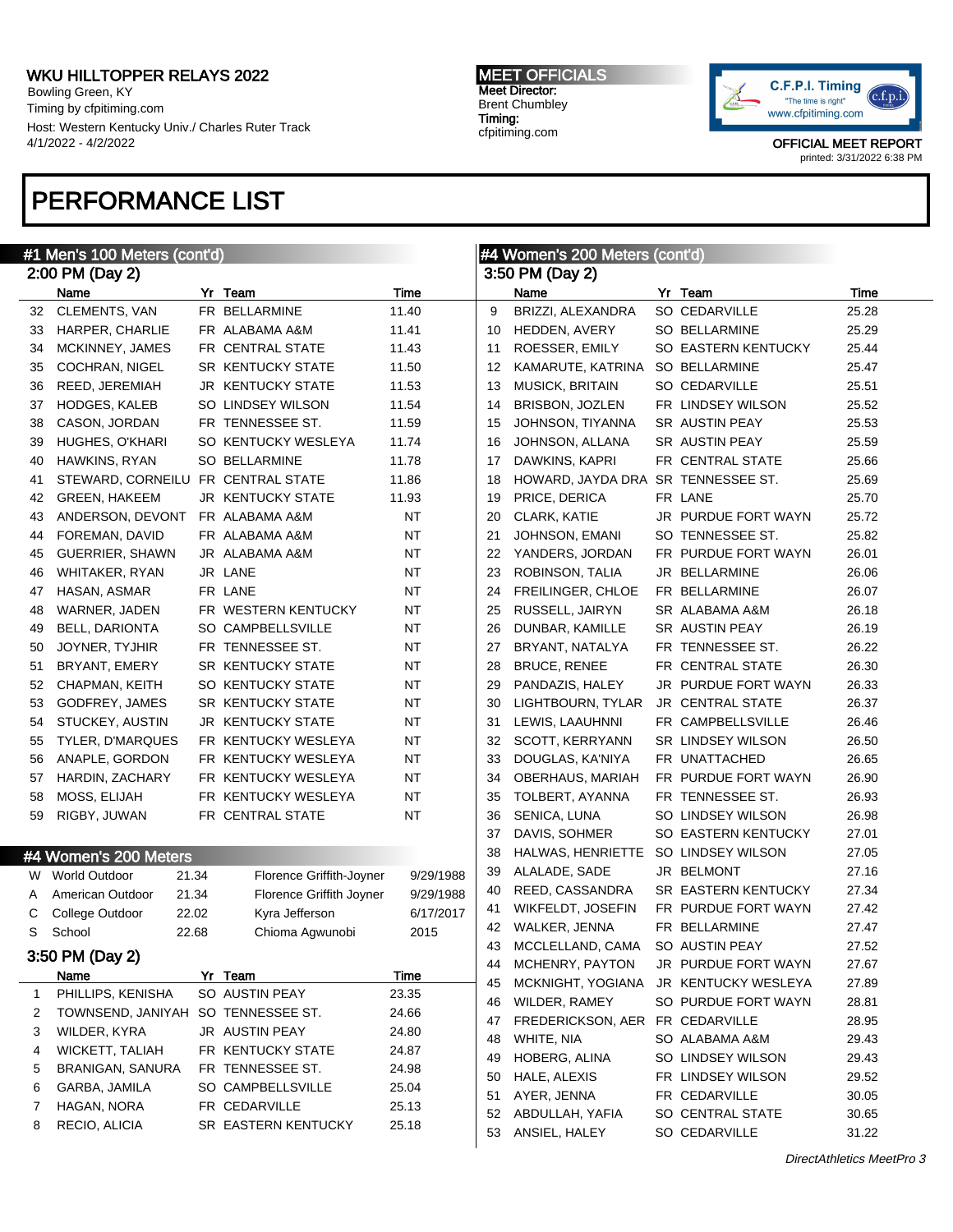Bowling Green, KY Timing by cfpitiming.com Host: Western Kentucky Univ./ Charles Ruter Track 4/1/2022 - 4/2/2022

# PERFORMANCE LIST

#### #4 Women's 200 Meters (cont'd) 3:50 PM (Day 2) Name Yr Team Time 54 ALEXANDER, NADIA JR LANE NT JAMES, TANIEL FR CAMPBELLSVILLE NT BELL, JAYSHA FR KENTUCKY STATE NT 57 MORRIS, PRINCESS SR KENTUCKY STATE NT HAYES, ARINN JR KENTUCKY STATE NT CHRISTMAN, SIMONE FR CENTRAL STATE NT HUSTON, KAYLAH FR CENTRAL STATE NT #3 Men's 200 Meters W World Outdoor 19.19 Usain Bolt 8/20/2009 A American Outdoor 19.32 Michael Johnson 8/1/1996 C College Outdoor 19.69 Walter Dix 5/25/2007 S School 20.15 Elvyonn Bailey 2014 4:10 PM (Day 2) Name Yr Team Time WRIGHT, NOXROY SO UNATTACHED 21.39 2 BRUMFIELD, R'LAZON SR TENNESSEE ST. 21.51 UMOH, IFIOK ANDRE SR ASUIV 21.60 VAN WYK, EDWIN FR LINDSEY WILSON 21.80 FAVORS-CHARLESTO SR EASTERN KENTUCKY 21.84 BUNTON, OJOSHUA SO LANE 21.92 WILLIAMS, BEN JR TRINE 21.93 WALLACE, JAYLUN JR LINDSEY WILSON 21.94 9 WILKERSON II, RAND SR UNATTACHED 22.00 JOHNSON, JADEN SO CEDARVILLE 22.02 BELL, DARIONTA SO CAMPBELLSVILLE 22.07 12 JOYNER, TYJHIR FR TENNESSEE ST. 22.09 POWELL, NICHOLAS SO ALABAMA A&M 22.16 14 ROGERS, MICAH SO TENNESSEE ST. 22.24 WILLIAMSON, ISREAL SR CENTRAL STATE 22.26 16 HILL, MALACHI FR UNATTACHED 22.30 17 HARRELL, JACKSON SO CAMPBELLSVILLE 22.33 SAWYERS, DREW SO EASTERN KENTUCKY 22.37 JOHNSON, DEMARI FR CENTRAL STATE 22.39 RIGBY, JUWAN FR CENTRAL STATE 22.40 BRANTLEY, JORDAN FR UNATTACHED 22.40 PARHAM, BRENDEN SO LINDSEY WILSON 22.40 MOORE, ELIJAH SO CAMPBELLSVILLE 22.46 HAMBY, JARON SO CAMPBELLSVILLE 22.50 GUERRIER, SHAWN JR ALABAMA A&M 22.52 THONN, WILL JR TRINE 22.52 FAGNON, DONA SO PURDUE FORT WAYN 22.54 SULLIVAN, LOGAN SO EASTERN KENTUCKY 22.55 WILLIS, DARIUS FR LINDSEY WILSON 22.59 #3 Men's 200 Meters (cont'd) 4:10 PM (Day 2) Name **Yr Team Yr Team** Time GRAHAM, KYLE SR ALABAMA A&M 22.63 TRITTIPO, BRAXTON JR PURDUE FORT WAYN 22.64 STEED, BRYSON SO EASTERN KENTUCKY 22.66 33 JONES, JOSH SO CEDARVILLE 22.67 34 JELKS, AMARI SO TENNESSEE ST. 22.70 STEWARD, MARIUS FR TENNESSEE ST. 22.73 DAVIS, JOSH SR TRINE 22.74 37 FAUNCE, WILL SO CEDARVILLE 22.74 CARTWRIGHT, JOE FR PURDUE FORT WAYN 22.75 HOLBROOK, TREVOR FR BELLARMINE 22.80 WARNER, JADEN FR WESTERN KENTUCKY 22.89 STOWE, MAIKYAH FR CAMPBELLSVILLE 22.95 SHERALD, K'RON SO LINDSEY WILSON 22.95 JOHNSON, KEYSHAW SO ALABAMA A&M 22.98 DYER, ROBERT JR LINDSEY WILSON 23.00 MACK, JAMARRI FR LINDSEY WILSON 23.02 VERGE, KEANDRIC SO TENNESSEE ST. 23.03 SPOHN, GREYSEN SO TRINE 23.13 HUFFMAN, ARISTOTL FR TENNESSEE ST. 23.16 49 LACKING, JAMES FR CENTRAL STATE 23.20 YOUNG, VIRGIL FR LANE 23.28 HODGES, KALEB SO LINDSEY WILSON 23.48 HARRIS, MAX FR TRINE 23.48 LUCAS, CHANCE FR CAMPBELLSVILLE 23.53 POHL, JORDAN FR BELLARMINE 23.62 HARRIS, JULIAN FR TENNESSEE ST. 23.63 HALL, DEVON JR LINDSEY WILSON 23.68 57 BLAIR, NIC FR PURDUE FORT WAYN 23.76 CLEMENTS, VAN FR BELLARMINE 23.83 HARRIS, ISIAH JR CAMPBELLSVILLE 24.07 HAWKINS, RYAN SO BELLARMINE 24.22 STEWARD, CORNEILU FR CENTRAL STATE 24.26 MCKINNEY, JAMES FR CENTRAL STATE 24.29 VINSON, DANNY SO TRINE 24.49 REINHARD, GARRETT SO CEDARVILLE 24.51 BROWN, ERIC FR LANE 24.54 JOHNS, DAVID FR LINDSEY WILSON 24.71 STUCKEY, AUSTIN JR KENTUCKY STATE 24.88 TYLER, D'MARQUES FR KENTUCKY WESLEYA 25.84 HORTON, JON'TERIO SO TENNESSEE ST. NT REED, JEREMIAH JR KENTUCKY STATE NT CHAPMAN, KEITH SO KENTUCKY STATE NT GREEN, HAKEEM JR KENTUCKY STATE NT 73 HALL, DEVON LINDSEY WILSON JV NT BESSES, NELVIN FR CENTRAL STATE NT

MEET OFFICIALS Meet Director: Brent Chumbley Timing: cfpitiming.com

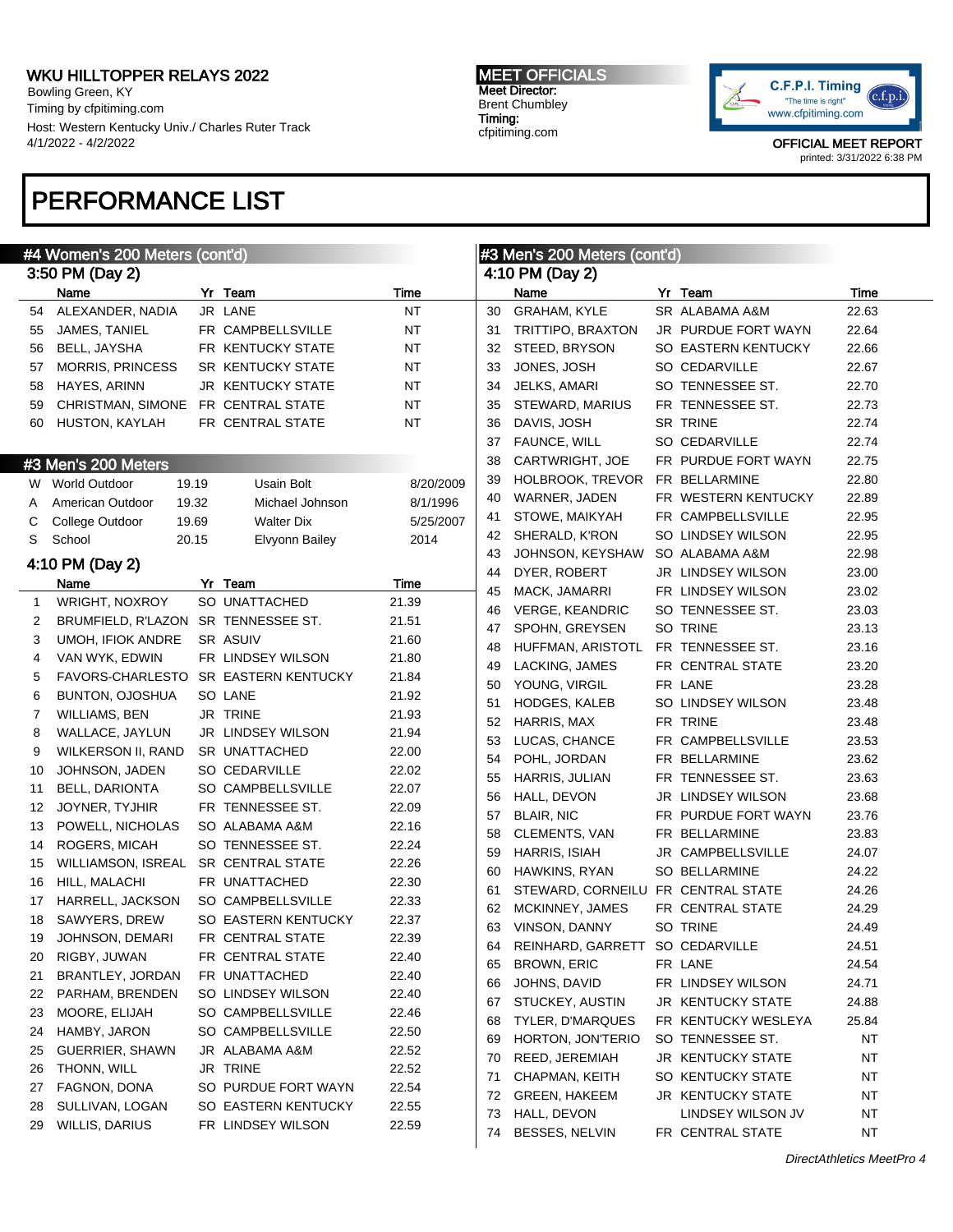Bowling Green, KY Timing by cfpitiming.com Host: Western Kentucky Univ./ Charles Ruter Track 4/1/2022 - 4/2/2022

#### MEET OFFICIALS Meet Director: Brent Chumbley Timing: cfpitiming.com



OFFICIAL MEET REPORT printed: 3/31/2022 6:38 PM

# PERFORMANCE LIST

### #6 Women's 400 Meters

1:35 PM (Day 2)

| W  | <b>World Outdoor</b>      | 47.60 |  | Marita Koch                                    | 10/6/1985 |  |  |
|----|---------------------------|-------|--|------------------------------------------------|-----------|--|--|
| A  | American Outdoor          | 48.70 |  | Sandi Richards                                 | 9/17/2006 |  |  |
| С  | College Outdoor           | 49.71 |  | Courtney Okolo                                 | 4/23/2016 |  |  |
| S  | School                    | 53.58 |  | Juannae Lewis                                  | 2019      |  |  |
|    | 1:25 PM (Day 2)           |       |  |                                                |           |  |  |
|    | Name                      |       |  | Yr Team                                        | Time      |  |  |
| 1  | PHILLIPS, KENISHA         |       |  | SO AUSTIN PEAY                                 | 53.38     |  |  |
| 2  | <b>WICKETT, TALIAH</b>    |       |  | FR KENTUCKY STATE                              | 55.80     |  |  |
| 3  | CLARK, KATIE              |       |  | JR PURDUE FORT WAYN                            | 56.76     |  |  |
| 4  | JACKSON-JENKINS, F        |       |  | JR ALABAMA A&M                                 | 56.82     |  |  |
| 5  | RECIO, ALICIA             |       |  | <b>SR EASTERN KENTUCKY</b>                     | 57.00     |  |  |
| 6  | JOHNSON, ALLANA           |       |  | SR AUSTIN PEAY                                 | 57.52     |  |  |
| 7  | ROESSER, EMILY            |       |  | SO EASTERN KENTUCKY                            | 57.61     |  |  |
| 8  | KAMARUTE, KATRINA         |       |  | SO BELLARMINE                                  | 57.96     |  |  |
| 9  | <b>HARTOIN, SYDNEY</b>    |       |  | FR AUSTIN PEAY                                 | 58.00     |  |  |
| 10 | FREILINGER, CHLOE         |       |  | FR BELLARMINE                                  | 58.28     |  |  |
| 11 | SAWYER, REYNA             |       |  | FR TENNESSEE ST.                               | 58.58     |  |  |
| 12 | <b>BURNS, JENNA</b>       |       |  | JR KENTUCKY WESLEYA                            | 58.73     |  |  |
| 13 | DAWKINS, KAPRI            |       |  | FR CENTRAL STATE                               | 59.38     |  |  |
| 14 | JOHNSON, DE'AJENE         |       |  | FR ALABAMA A&M                                 | 59.50     |  |  |
| 15 | BRADSHAW, JAYLIN          |       |  | FR CENTRAL STATE                               | 59.81     |  |  |
| 16 | SENICA, LUNA              |       |  | SO LINDSEY WILSON                              | 1:00.00   |  |  |
| 17 | HENRY, TARYN              |       |  | SO TENNESSEE ST.                               | 1:00.43   |  |  |
| 18 | HARVEY, SOPHIA            |       |  | FR BELMONT                                     | 1:00.50   |  |  |
| 19 | WADE, DREEANNA            |       |  | FR TENNESSEE ST.                               | 1:00.93   |  |  |
| 20 | DAVIS, SOHMER             |       |  | SO EASTERN KENTUCKY                            | 1:01.58   |  |  |
| 21 | LAIR, KAYLEE              |       |  | FR CENTRAL STATE                               | 1:02.52   |  |  |
| 22 | HALWAS, HENRIETTE         |       |  | SO LINDSEY WILSON                              | 1:04.00   |  |  |
| 23 | JAMES, TANIEL             |       |  | FR CAMPBELLSVILLE                              | 1:04.37   |  |  |
| 24 | FUNKHOUSER, HANN          |       |  | FR CEDARVILLE                                  | 1:05.67   |  |  |
| 25 | HALE, ALEXIS              |       |  | FR LINDSEY WILSON                              | 1:08.13   |  |  |
| 26 | ANSIEL, HALEY             |       |  | SO CEDARVILLE                                  | 1:09.05   |  |  |
| 27 | AYER, JENNA               |       |  | FR CEDARVILLE                                  | 1:10.31   |  |  |
| 28 | BELL, JAYSHA              |       |  | FR KENTUCKY STATE                              | ΝT        |  |  |
| 29 | MORRIS, PRINCESS          |       |  | <b>SR KENTUCKY STATE</b>                       | ΝT        |  |  |
| 30 | LIGHTBOURN, TYLAR         |       |  | <b>JR CENTRAL STATE</b>                        | ΝT        |  |  |
|    |                           |       |  |                                                |           |  |  |
|    | #5 Men's 400 Meters       |       |  |                                                |           |  |  |
| W  | <b>World Outdoor</b>      | 43.03 |  | Wayne van Niekerk                              | 8/14/2016 |  |  |
| Α  | American Outdoor<br>43.18 |       |  | Michael Johnson<br>8/26/1999<br>Michael Norman |           |  |  |
| С  | College Outdoor           | 43.61 |  | 6/8/2018                                       |           |  |  |
| S  | School                    | 45.43 |  | <b>Emmanuel Dasor</b>                          | 2017      |  |  |

Name Yr Team Time 1 UMOH, IFIOK ANDRE SR ASUIV 47.36 WALLACE, JAYLUN JR LINDSEY WILSON 47.84

# #5 Men's 400 Meters (cont'd)

| Name<br>Yr Team<br>Time<br><b>WALLS, RODERIC</b><br>JR KENTUCKY STATE<br>3<br>48.09<br>4<br>MCDUFFIE, DEXTER<br>SR KENTUCKY STATE<br>48.09<br>5<br>THOMPSON, MICHAE<br>SR TENNESSEE ST.<br>48.44<br><b>WILKERSON II, RAND</b><br>6<br>SR UNATTACHED<br>48.82<br>7<br>CARTWRIGHT, JOE<br>FR PURDUE FORT WAYN<br>49.36<br>SAWYERS, DREW<br>8<br>SO EASTERN KENTUCKY<br>49.39<br>POWELL, NICHOLAS<br>9<br>SO ALABAMA A&M<br>49.55<br>FAUNCE, WILL<br>10<br>SO CEDARVILLE<br>49.62<br>TRITTIPO, BRAXTON<br>JR PURDUE FORT WAYN<br>11<br>49.67<br>WILLIAMSON, ISREAL<br>12<br>SR CENTRAL STATE<br>49.84<br>HILL, MALACHI<br>13<br>FR UNATTACHED<br>50.00<br>14<br>SHERALD, K'RON<br>SO LINDSEY WILSON<br>50.09<br>JONES, MORGAN<br>15<br>FR TENNESSEE ST.<br>50.53<br>STOWE, MAIKYAH<br>16<br>FR CAMPBELLSVILLE<br>50.54<br>17<br>HOLBROOK, TREVOR<br>FR BELLARMINE<br>50.55<br>THOMAS, BRANDON<br>18<br>SO CEDARVILLE<br>50.66<br>19<br>ROBERTSON, IAN<br>JR BELMONT<br>50.76<br>FR PURDUE FORT WAYN<br>20<br><b>BLAIR, NIC</b><br>50.83<br>GRESHAM, JEREMY<br>21<br>JR ALABAMA A&M<br>50.89<br>22<br>MEREDITH, JAYCE<br>JR CEDARVILLE<br>51.00<br>JOHNSON, KEYSHAW<br>23<br>SO ALABAMA A&M<br>51.38<br>TROTTER, BARRYE<br>24<br>FR CAMPBELLSVILLE<br>51.60<br>HALL, DEVON<br>25<br>JR LINDSEY WILSON<br>51.89<br>26<br>HULBERT, BEN<br>JR CEDARVILLE<br>52.00<br>HARRIS, JULIAN<br>27<br>FR TENNESSEE ST.<br>52.07<br>28<br>HARRIS, ISIAH<br>JR CAMPBELLSVILLE<br>52.10<br>29<br>REID, HEZEKIAH<br>SR CENTRAL STATE<br>52.38<br>30<br>PARHAM, BRENDEN<br>SO LINDSEY WILSON<br>52.79<br>NEAL, KOBIE<br>SO CAMPBELLSVILLE<br>31<br>53.05<br>HAWKINS, RYAN<br>32<br>SO BELLARMINE<br>53.15<br>JACKSON, DEION<br>33<br>FR CENTRAL STATE<br>53.63<br>HODGES, KALEB<br>SO LINDSEY WILSON<br>34<br>54.00<br>SO LINDSEY WILSON<br>35<br>JONES-FOSTER, RAY<br>54.00<br>FR CENTRAL STATE<br>36<br>DIVERS, JOSHUA<br>54.08<br>37<br>LACKING, JAMES<br>FR CENTRAL STATE<br>54.41<br>38<br>HALL, DEVON<br>LINDSEY WILSON JV<br>54.76<br>COLLINS, TREY<br>39<br>SO BELMONT<br>54.86<br>40<br>STUCKEY, AUSTIN<br><b>JR KENTUCKY STATE</b><br>55.42<br>#8 Women's 800 Meters<br>W<br><b>World Outdoor</b><br>Jarmila Kratochvilova<br>1:53.28<br>7/27/1983<br>American Outdoor<br>Athing Mu<br>Α<br>1:55.04<br>8/21/2021<br>С<br>College Outdoor<br>Raevyn Rogers<br>1:58.10<br>4/15/2017<br>S<br>School<br>Vasity Chemweno<br>2:06.19<br>2010 | 1:35 PM (Day 2) |  |  |  |  |  |  |  |  |  |
|-----------------------------------------------------------------------------------------------------------------------------------------------------------------------------------------------------------------------------------------------------------------------------------------------------------------------------------------------------------------------------------------------------------------------------------------------------------------------------------------------------------------------------------------------------------------------------------------------------------------------------------------------------------------------------------------------------------------------------------------------------------------------------------------------------------------------------------------------------------------------------------------------------------------------------------------------------------------------------------------------------------------------------------------------------------------------------------------------------------------------------------------------------------------------------------------------------------------------------------------------------------------------------------------------------------------------------------------------------------------------------------------------------------------------------------------------------------------------------------------------------------------------------------------------------------------------------------------------------------------------------------------------------------------------------------------------------------------------------------------------------------------------------------------------------------------------------------------------------------------------------------------------------------------------------------------------------------------------------------------------------------------------------------------------------------------------------------------------------------------------------------------------------------------------------------------------------------------------------------------------------------------------------------------------------------------------------------------------------------------------------------------------------------------------------|-----------------|--|--|--|--|--|--|--|--|--|
|                                                                                                                                                                                                                                                                                                                                                                                                                                                                                                                                                                                                                                                                                                                                                                                                                                                                                                                                                                                                                                                                                                                                                                                                                                                                                                                                                                                                                                                                                                                                                                                                                                                                                                                                                                                                                                                                                                                                                                                                                                                                                                                                                                                                                                                                                                                                                                                                                             |                 |  |  |  |  |  |  |  |  |  |
|                                                                                                                                                                                                                                                                                                                                                                                                                                                                                                                                                                                                                                                                                                                                                                                                                                                                                                                                                                                                                                                                                                                                                                                                                                                                                                                                                                                                                                                                                                                                                                                                                                                                                                                                                                                                                                                                                                                                                                                                                                                                                                                                                                                                                                                                                                                                                                                                                             |                 |  |  |  |  |  |  |  |  |  |
|                                                                                                                                                                                                                                                                                                                                                                                                                                                                                                                                                                                                                                                                                                                                                                                                                                                                                                                                                                                                                                                                                                                                                                                                                                                                                                                                                                                                                                                                                                                                                                                                                                                                                                                                                                                                                                                                                                                                                                                                                                                                                                                                                                                                                                                                                                                                                                                                                             |                 |  |  |  |  |  |  |  |  |  |
|                                                                                                                                                                                                                                                                                                                                                                                                                                                                                                                                                                                                                                                                                                                                                                                                                                                                                                                                                                                                                                                                                                                                                                                                                                                                                                                                                                                                                                                                                                                                                                                                                                                                                                                                                                                                                                                                                                                                                                                                                                                                                                                                                                                                                                                                                                                                                                                                                             |                 |  |  |  |  |  |  |  |  |  |
|                                                                                                                                                                                                                                                                                                                                                                                                                                                                                                                                                                                                                                                                                                                                                                                                                                                                                                                                                                                                                                                                                                                                                                                                                                                                                                                                                                                                                                                                                                                                                                                                                                                                                                                                                                                                                                                                                                                                                                                                                                                                                                                                                                                                                                                                                                                                                                                                                             |                 |  |  |  |  |  |  |  |  |  |
|                                                                                                                                                                                                                                                                                                                                                                                                                                                                                                                                                                                                                                                                                                                                                                                                                                                                                                                                                                                                                                                                                                                                                                                                                                                                                                                                                                                                                                                                                                                                                                                                                                                                                                                                                                                                                                                                                                                                                                                                                                                                                                                                                                                                                                                                                                                                                                                                                             |                 |  |  |  |  |  |  |  |  |  |
|                                                                                                                                                                                                                                                                                                                                                                                                                                                                                                                                                                                                                                                                                                                                                                                                                                                                                                                                                                                                                                                                                                                                                                                                                                                                                                                                                                                                                                                                                                                                                                                                                                                                                                                                                                                                                                                                                                                                                                                                                                                                                                                                                                                                                                                                                                                                                                                                                             |                 |  |  |  |  |  |  |  |  |  |
|                                                                                                                                                                                                                                                                                                                                                                                                                                                                                                                                                                                                                                                                                                                                                                                                                                                                                                                                                                                                                                                                                                                                                                                                                                                                                                                                                                                                                                                                                                                                                                                                                                                                                                                                                                                                                                                                                                                                                                                                                                                                                                                                                                                                                                                                                                                                                                                                                             |                 |  |  |  |  |  |  |  |  |  |
|                                                                                                                                                                                                                                                                                                                                                                                                                                                                                                                                                                                                                                                                                                                                                                                                                                                                                                                                                                                                                                                                                                                                                                                                                                                                                                                                                                                                                                                                                                                                                                                                                                                                                                                                                                                                                                                                                                                                                                                                                                                                                                                                                                                                                                                                                                                                                                                                                             |                 |  |  |  |  |  |  |  |  |  |
|                                                                                                                                                                                                                                                                                                                                                                                                                                                                                                                                                                                                                                                                                                                                                                                                                                                                                                                                                                                                                                                                                                                                                                                                                                                                                                                                                                                                                                                                                                                                                                                                                                                                                                                                                                                                                                                                                                                                                                                                                                                                                                                                                                                                                                                                                                                                                                                                                             |                 |  |  |  |  |  |  |  |  |  |
|                                                                                                                                                                                                                                                                                                                                                                                                                                                                                                                                                                                                                                                                                                                                                                                                                                                                                                                                                                                                                                                                                                                                                                                                                                                                                                                                                                                                                                                                                                                                                                                                                                                                                                                                                                                                                                                                                                                                                                                                                                                                                                                                                                                                                                                                                                                                                                                                                             |                 |  |  |  |  |  |  |  |  |  |
|                                                                                                                                                                                                                                                                                                                                                                                                                                                                                                                                                                                                                                                                                                                                                                                                                                                                                                                                                                                                                                                                                                                                                                                                                                                                                                                                                                                                                                                                                                                                                                                                                                                                                                                                                                                                                                                                                                                                                                                                                                                                                                                                                                                                                                                                                                                                                                                                                             |                 |  |  |  |  |  |  |  |  |  |
|                                                                                                                                                                                                                                                                                                                                                                                                                                                                                                                                                                                                                                                                                                                                                                                                                                                                                                                                                                                                                                                                                                                                                                                                                                                                                                                                                                                                                                                                                                                                                                                                                                                                                                                                                                                                                                                                                                                                                                                                                                                                                                                                                                                                                                                                                                                                                                                                                             |                 |  |  |  |  |  |  |  |  |  |
|                                                                                                                                                                                                                                                                                                                                                                                                                                                                                                                                                                                                                                                                                                                                                                                                                                                                                                                                                                                                                                                                                                                                                                                                                                                                                                                                                                                                                                                                                                                                                                                                                                                                                                                                                                                                                                                                                                                                                                                                                                                                                                                                                                                                                                                                                                                                                                                                                             |                 |  |  |  |  |  |  |  |  |  |
|                                                                                                                                                                                                                                                                                                                                                                                                                                                                                                                                                                                                                                                                                                                                                                                                                                                                                                                                                                                                                                                                                                                                                                                                                                                                                                                                                                                                                                                                                                                                                                                                                                                                                                                                                                                                                                                                                                                                                                                                                                                                                                                                                                                                                                                                                                                                                                                                                             |                 |  |  |  |  |  |  |  |  |  |
|                                                                                                                                                                                                                                                                                                                                                                                                                                                                                                                                                                                                                                                                                                                                                                                                                                                                                                                                                                                                                                                                                                                                                                                                                                                                                                                                                                                                                                                                                                                                                                                                                                                                                                                                                                                                                                                                                                                                                                                                                                                                                                                                                                                                                                                                                                                                                                                                                             |                 |  |  |  |  |  |  |  |  |  |
|                                                                                                                                                                                                                                                                                                                                                                                                                                                                                                                                                                                                                                                                                                                                                                                                                                                                                                                                                                                                                                                                                                                                                                                                                                                                                                                                                                                                                                                                                                                                                                                                                                                                                                                                                                                                                                                                                                                                                                                                                                                                                                                                                                                                                                                                                                                                                                                                                             |                 |  |  |  |  |  |  |  |  |  |
|                                                                                                                                                                                                                                                                                                                                                                                                                                                                                                                                                                                                                                                                                                                                                                                                                                                                                                                                                                                                                                                                                                                                                                                                                                                                                                                                                                                                                                                                                                                                                                                                                                                                                                                                                                                                                                                                                                                                                                                                                                                                                                                                                                                                                                                                                                                                                                                                                             |                 |  |  |  |  |  |  |  |  |  |
|                                                                                                                                                                                                                                                                                                                                                                                                                                                                                                                                                                                                                                                                                                                                                                                                                                                                                                                                                                                                                                                                                                                                                                                                                                                                                                                                                                                                                                                                                                                                                                                                                                                                                                                                                                                                                                                                                                                                                                                                                                                                                                                                                                                                                                                                                                                                                                                                                             |                 |  |  |  |  |  |  |  |  |  |
|                                                                                                                                                                                                                                                                                                                                                                                                                                                                                                                                                                                                                                                                                                                                                                                                                                                                                                                                                                                                                                                                                                                                                                                                                                                                                                                                                                                                                                                                                                                                                                                                                                                                                                                                                                                                                                                                                                                                                                                                                                                                                                                                                                                                                                                                                                                                                                                                                             |                 |  |  |  |  |  |  |  |  |  |
|                                                                                                                                                                                                                                                                                                                                                                                                                                                                                                                                                                                                                                                                                                                                                                                                                                                                                                                                                                                                                                                                                                                                                                                                                                                                                                                                                                                                                                                                                                                                                                                                                                                                                                                                                                                                                                                                                                                                                                                                                                                                                                                                                                                                                                                                                                                                                                                                                             |                 |  |  |  |  |  |  |  |  |  |
|                                                                                                                                                                                                                                                                                                                                                                                                                                                                                                                                                                                                                                                                                                                                                                                                                                                                                                                                                                                                                                                                                                                                                                                                                                                                                                                                                                                                                                                                                                                                                                                                                                                                                                                                                                                                                                                                                                                                                                                                                                                                                                                                                                                                                                                                                                                                                                                                                             |                 |  |  |  |  |  |  |  |  |  |
|                                                                                                                                                                                                                                                                                                                                                                                                                                                                                                                                                                                                                                                                                                                                                                                                                                                                                                                                                                                                                                                                                                                                                                                                                                                                                                                                                                                                                                                                                                                                                                                                                                                                                                                                                                                                                                                                                                                                                                                                                                                                                                                                                                                                                                                                                                                                                                                                                             |                 |  |  |  |  |  |  |  |  |  |
|                                                                                                                                                                                                                                                                                                                                                                                                                                                                                                                                                                                                                                                                                                                                                                                                                                                                                                                                                                                                                                                                                                                                                                                                                                                                                                                                                                                                                                                                                                                                                                                                                                                                                                                                                                                                                                                                                                                                                                                                                                                                                                                                                                                                                                                                                                                                                                                                                             |                 |  |  |  |  |  |  |  |  |  |
|                                                                                                                                                                                                                                                                                                                                                                                                                                                                                                                                                                                                                                                                                                                                                                                                                                                                                                                                                                                                                                                                                                                                                                                                                                                                                                                                                                                                                                                                                                                                                                                                                                                                                                                                                                                                                                                                                                                                                                                                                                                                                                                                                                                                                                                                                                                                                                                                                             |                 |  |  |  |  |  |  |  |  |  |
|                                                                                                                                                                                                                                                                                                                                                                                                                                                                                                                                                                                                                                                                                                                                                                                                                                                                                                                                                                                                                                                                                                                                                                                                                                                                                                                                                                                                                                                                                                                                                                                                                                                                                                                                                                                                                                                                                                                                                                                                                                                                                                                                                                                                                                                                                                                                                                                                                             |                 |  |  |  |  |  |  |  |  |  |
|                                                                                                                                                                                                                                                                                                                                                                                                                                                                                                                                                                                                                                                                                                                                                                                                                                                                                                                                                                                                                                                                                                                                                                                                                                                                                                                                                                                                                                                                                                                                                                                                                                                                                                                                                                                                                                                                                                                                                                                                                                                                                                                                                                                                                                                                                                                                                                                                                             |                 |  |  |  |  |  |  |  |  |  |
|                                                                                                                                                                                                                                                                                                                                                                                                                                                                                                                                                                                                                                                                                                                                                                                                                                                                                                                                                                                                                                                                                                                                                                                                                                                                                                                                                                                                                                                                                                                                                                                                                                                                                                                                                                                                                                                                                                                                                                                                                                                                                                                                                                                                                                                                                                                                                                                                                             |                 |  |  |  |  |  |  |  |  |  |
|                                                                                                                                                                                                                                                                                                                                                                                                                                                                                                                                                                                                                                                                                                                                                                                                                                                                                                                                                                                                                                                                                                                                                                                                                                                                                                                                                                                                                                                                                                                                                                                                                                                                                                                                                                                                                                                                                                                                                                                                                                                                                                                                                                                                                                                                                                                                                                                                                             |                 |  |  |  |  |  |  |  |  |  |
|                                                                                                                                                                                                                                                                                                                                                                                                                                                                                                                                                                                                                                                                                                                                                                                                                                                                                                                                                                                                                                                                                                                                                                                                                                                                                                                                                                                                                                                                                                                                                                                                                                                                                                                                                                                                                                                                                                                                                                                                                                                                                                                                                                                                                                                                                                                                                                                                                             |                 |  |  |  |  |  |  |  |  |  |
|                                                                                                                                                                                                                                                                                                                                                                                                                                                                                                                                                                                                                                                                                                                                                                                                                                                                                                                                                                                                                                                                                                                                                                                                                                                                                                                                                                                                                                                                                                                                                                                                                                                                                                                                                                                                                                                                                                                                                                                                                                                                                                                                                                                                                                                                                                                                                                                                                             |                 |  |  |  |  |  |  |  |  |  |
|                                                                                                                                                                                                                                                                                                                                                                                                                                                                                                                                                                                                                                                                                                                                                                                                                                                                                                                                                                                                                                                                                                                                                                                                                                                                                                                                                                                                                                                                                                                                                                                                                                                                                                                                                                                                                                                                                                                                                                                                                                                                                                                                                                                                                                                                                                                                                                                                                             |                 |  |  |  |  |  |  |  |  |  |
|                                                                                                                                                                                                                                                                                                                                                                                                                                                                                                                                                                                                                                                                                                                                                                                                                                                                                                                                                                                                                                                                                                                                                                                                                                                                                                                                                                                                                                                                                                                                                                                                                                                                                                                                                                                                                                                                                                                                                                                                                                                                                                                                                                                                                                                                                                                                                                                                                             |                 |  |  |  |  |  |  |  |  |  |
|                                                                                                                                                                                                                                                                                                                                                                                                                                                                                                                                                                                                                                                                                                                                                                                                                                                                                                                                                                                                                                                                                                                                                                                                                                                                                                                                                                                                                                                                                                                                                                                                                                                                                                                                                                                                                                                                                                                                                                                                                                                                                                                                                                                                                                                                                                                                                                                                                             |                 |  |  |  |  |  |  |  |  |  |
|                                                                                                                                                                                                                                                                                                                                                                                                                                                                                                                                                                                                                                                                                                                                                                                                                                                                                                                                                                                                                                                                                                                                                                                                                                                                                                                                                                                                                                                                                                                                                                                                                                                                                                                                                                                                                                                                                                                                                                                                                                                                                                                                                                                                                                                                                                                                                                                                                             |                 |  |  |  |  |  |  |  |  |  |
|                                                                                                                                                                                                                                                                                                                                                                                                                                                                                                                                                                                                                                                                                                                                                                                                                                                                                                                                                                                                                                                                                                                                                                                                                                                                                                                                                                                                                                                                                                                                                                                                                                                                                                                                                                                                                                                                                                                                                                                                                                                                                                                                                                                                                                                                                                                                                                                                                             |                 |  |  |  |  |  |  |  |  |  |
|                                                                                                                                                                                                                                                                                                                                                                                                                                                                                                                                                                                                                                                                                                                                                                                                                                                                                                                                                                                                                                                                                                                                                                                                                                                                                                                                                                                                                                                                                                                                                                                                                                                                                                                                                                                                                                                                                                                                                                                                                                                                                                                                                                                                                                                                                                                                                                                                                             |                 |  |  |  |  |  |  |  |  |  |
|                                                                                                                                                                                                                                                                                                                                                                                                                                                                                                                                                                                                                                                                                                                                                                                                                                                                                                                                                                                                                                                                                                                                                                                                                                                                                                                                                                                                                                                                                                                                                                                                                                                                                                                                                                                                                                                                                                                                                                                                                                                                                                                                                                                                                                                                                                                                                                                                                             |                 |  |  |  |  |  |  |  |  |  |
|                                                                                                                                                                                                                                                                                                                                                                                                                                                                                                                                                                                                                                                                                                                                                                                                                                                                                                                                                                                                                                                                                                                                                                                                                                                                                                                                                                                                                                                                                                                                                                                                                                                                                                                                                                                                                                                                                                                                                                                                                                                                                                                                                                                                                                                                                                                                                                                                                             |                 |  |  |  |  |  |  |  |  |  |
|                                                                                                                                                                                                                                                                                                                                                                                                                                                                                                                                                                                                                                                                                                                                                                                                                                                                                                                                                                                                                                                                                                                                                                                                                                                                                                                                                                                                                                                                                                                                                                                                                                                                                                                                                                                                                                                                                                                                                                                                                                                                                                                                                                                                                                                                                                                                                                                                                             |                 |  |  |  |  |  |  |  |  |  |
|                                                                                                                                                                                                                                                                                                                                                                                                                                                                                                                                                                                                                                                                                                                                                                                                                                                                                                                                                                                                                                                                                                                                                                                                                                                                                                                                                                                                                                                                                                                                                                                                                                                                                                                                                                                                                                                                                                                                                                                                                                                                                                                                                                                                                                                                                                                                                                                                                             |                 |  |  |  |  |  |  |  |  |  |
|                                                                                                                                                                                                                                                                                                                                                                                                                                                                                                                                                                                                                                                                                                                                                                                                                                                                                                                                                                                                                                                                                                                                                                                                                                                                                                                                                                                                                                                                                                                                                                                                                                                                                                                                                                                                                                                                                                                                                                                                                                                                                                                                                                                                                                                                                                                                                                                                                             |                 |  |  |  |  |  |  |  |  |  |
|                                                                                                                                                                                                                                                                                                                                                                                                                                                                                                                                                                                                                                                                                                                                                                                                                                                                                                                                                                                                                                                                                                                                                                                                                                                                                                                                                                                                                                                                                                                                                                                                                                                                                                                                                                                                                                                                                                                                                                                                                                                                                                                                                                                                                                                                                                                                                                                                                             |                 |  |  |  |  |  |  |  |  |  |
|                                                                                                                                                                                                                                                                                                                                                                                                                                                                                                                                                                                                                                                                                                                                                                                                                                                                                                                                                                                                                                                                                                                                                                                                                                                                                                                                                                                                                                                                                                                                                                                                                                                                                                                                                                                                                                                                                                                                                                                                                                                                                                                                                                                                                                                                                                                                                                                                                             |                 |  |  |  |  |  |  |  |  |  |
|                                                                                                                                                                                                                                                                                                                                                                                                                                                                                                                                                                                                                                                                                                                                                                                                                                                                                                                                                                                                                                                                                                                                                                                                                                                                                                                                                                                                                                                                                                                                                                                                                                                                                                                                                                                                                                                                                                                                                                                                                                                                                                                                                                                                                                                                                                                                                                                                                             |                 |  |  |  |  |  |  |  |  |  |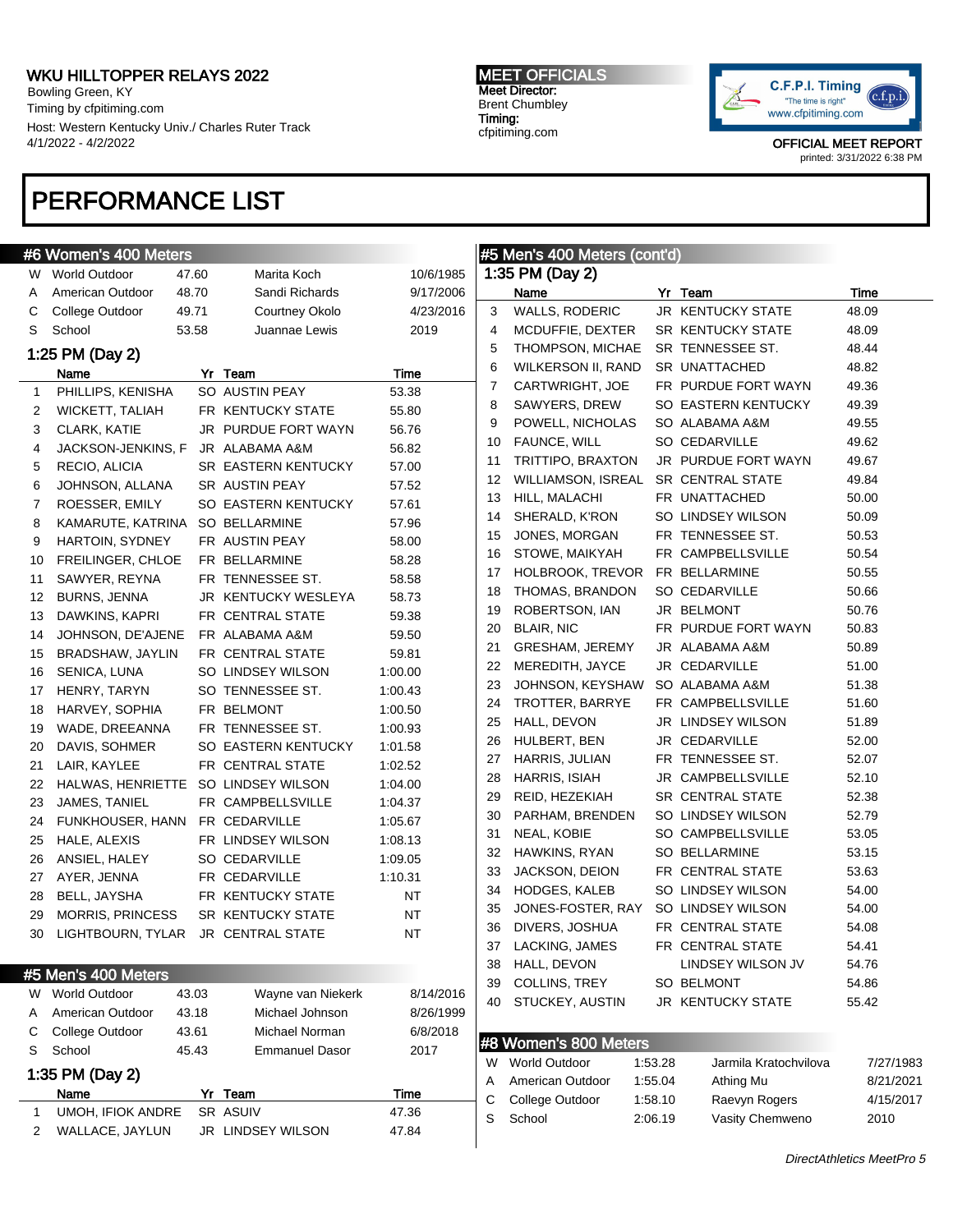Bowling Green, KY Timing by cfpitiming.com Host: Western Kentucky Univ./ Charles Ruter Track 4/1/2022 - 4/2/2022

# PERFORMANCE LIST

### #8 Women's 800 Meters (cont'd)

|    | #8 Women's 800 Meters (cont'd)      |  | #8 Women's 800 Meters (cont'd) |         |                 |                                     |         |                                          |                    |
|----|-------------------------------------|--|--------------------------------|---------|-----------------|-------------------------------------|---------|------------------------------------------|--------------------|
|    | 2:30 PM (Day 2)                     |  |                                |         | 2:30 PM (Day 2) |                                     |         |                                          |                    |
|    | Name                                |  | Yr Team                        | Time    |                 | Name                                |         | Yr Team                                  | Time               |
| 1  | ANDERSON, JORDAN                    |  | SR UNATTACHED                  | 2:08.68 | 46              | WALKER, ANNABELLE SO LINDSEY WILSON |         |                                          | 2:42.66            |
| 2  | GROVES, MAKAILA                     |  | JR PURDUE FORT WAYN            | 2:16.46 | 47              | POHLMAN-SINGLETO                    |         | SO BELLARMINE                            | 2:43.59            |
| 3  | POWELL, CHLOE                       |  | <b>SO BELLARMINE</b>           | 2:16.83 | 48              | MOZZI, BRYN                         |         | JR CEDARVILLE                            | 2:43.63            |
| 4  | SMITH, MIKAELA                      |  | SR AUSTIN PEAY                 | 2:17.00 | 49              | ADKINS, MADISON                     |         | FR BELLARMINE                            | 2:44.25            |
| 5  | MASDEN, LAUREN                      |  | JR BELLARMINE                  | 2:17.92 | 50              | SIPES, MARLENA                      |         | FR CAMPBELLSVILLE                        | 2:46.04            |
| 6  | LEWIS-HAYNES, LAU                   |  | FR AUSTIN PEAY                 | 2:18.00 | 51              | ALEXANDER, ANNIE                    |         | FR CEDARVILLE                            | 2:48.15            |
| 7  | WALSH, EMILY                        |  | FR CEDARVILLE                  | 2:18.81 | 52              | DOWD, LAUREN                        |         | FR WESTERN KENTUCKY                      | 2:56.34            |
| 8  | WINGO, TAYLOR                       |  | FR ALABAMA A&M                 | 2:19.00 | 53              | CRAFT, TRINIDY                      |         | FR LANE                                  | NT                 |
| 9  | INGRAM, ANEISHA                     |  | JR ALABAMA A&M                 | 2:19.18 | 54              | VAUGHN, JENNA                       |         | SO WESTERN KENTUCKY                      | <b>NT</b>          |
| 10 | JOHNSON, DE'AJENE                   |  | FR ALABAMA A&M                 | 2:20.00 | 55              | LEWIS, KEANTE                       |         | FR CENTRAL STATE                         | <b>NT</b>          |
| 11 | HECKMAN, SAVANNA                    |  | SR WESTERN KENTUCKY            | 2:20.21 |                 |                                     |         |                                          |                    |
| 12 | FAULKNER, AMIRA                     |  | JR TRINE                       | 2:20.22 |                 | #7 Men's 800 Meters                 |         |                                          |                    |
| 13 | JORDAN, KALEI                       |  | <b>SO MARSHALL</b>             | 2:21.47 | W               | <b>World Outdoor</b>                | 1:40.91 | Davia Rudisha                            | 8/9/2012           |
| 14 | DOTSON, VICTORIA                    |  | <b>SO MARSHALL</b>             | 2:21.88 | A               | American Outdoor                    | 1:42.34 | Donavan Brazier                          | 10/1/2019          |
| 15 | POWELL, MADELINE                    |  | FR WESTERN KENTUCKY            | 2:22.65 | С               | College Outdoor                     | 1:43.25 | Michael Saruni                           | 4/28/2018          |
| 16 | PERAMAKI, MADELEI                   |  | JR CEDARVILLE                  | 2:23.07 | S               | School                              | 1:04.51 | David Mokone                             | 2013               |
| 17 | LANGDON, BRAYDEN                    |  | JR PURDUE FORT WAYN            | 2:23.30 |                 | 2:50 PM (Day 2)                     |         |                                          |                    |
| 18 | SPAULDING, MADELI                   |  | JR CEDARVILLE                  | 2:24.41 |                 |                                     |         |                                          |                    |
| 19 | SCOTT, T'LEA                        |  | SO CAMPBELLSVILLE              | 2:24.49 |                 | Name                                |         | Yr Team                                  | Time               |
| 20 | KENNEY, MARISSA                     |  | SO TRINE                       | 2:25.27 | 1               | KISER, SAM                          |         | SR CAMPBELLSVILLE<br>SR WESTERN KENTUCKY | 1:53.20            |
| 21 | MASTERS, SHANIQUE SR ALABAMA A&M    |  |                                | 2:25.99 | 2               | TROXELL, DEDRICK<br>MISER, WESTON   |         | JR PURDUE FORT WAYN                      | 1:53.53            |
| 22 | HERMAN, NAOMI                       |  | <b>SO CEDARVILLE</b>           | 2:26.09 | 3               |                                     |         | SO CEDARVILLE                            | 1:54.17            |
| 23 | JOHNSON, MEREDITH JR LINDSEY WILSON |  |                                | 2:26.47 | 4<br>5          | FELUMLEE, RAMEN<br>BARGE, THADDEE   |         | FR TENNESSEE ST.                         | 1:54.39<br>1:55.61 |
| 24 | BERGLEY, MARTHA                     |  | <b>SO CEDARVILLE</b>           | 2:26.49 | 6               | FOUSHEE, NOLAN                      |         | SO LINDSEY WILSON                        | 1:56.00            |
| 25 | HALWAS, HENRIETTE                   |  | SO LINDSEY WILSON              | 2:27.67 | 7               | KILLION, BRAEDON                    |         | JR CEDARVILLE                            | 1:56.00            |
| 26 | FRUTH, SAVANNAH                     |  | <b>JR AUSTIN PEAY</b>          | 2:28.00 | 8               | MILLEDGE, KOBE                      |         | FR PURDUE FORT WAYN                      | 1:57.30            |
| 27 | SKURDAL, ABIGAIL                    |  | <b>SO CEDARVILLE</b>           | 2:28.07 | 9               | PETERSON, AIDAN                     |         | FR CEDARVILLE                            | 1:57.32            |
| 28 | <b>BROWN, LAUREL</b>                |  | FR CEDARVILLE                  | 2:28.24 |                 | WALDRON, CORY                       |         | JR PURDUE FORT WAYN                      | 1:57.73            |
| 29 | KELLER, KATHERINE                   |  | FR KENTUCKY WESLEYA            | 2:29.72 | 10              | TUCKER, AIDEN                       |         | FR CAMPBELLSVILLE                        | 1:57.83            |
| 30 | RUDDER, OLIVIA                      |  | FR LINDSEY WILSON              | 2:29.92 | 11              | WALLS, RODERIC                      |         | <b>JR KENTUCKY STATE</b>                 | 1:58.00            |
| 31 | LUCKETT, ERIN                       |  | FR BELLARMINE                  | 2:30.00 | 12<br>13        | <b>KERONEN, LEEVI</b>               |         | FR BELMONT                               | 1:58.00            |
| 32 | ELLIS, HANNAH                       |  | FR BELLARMINE                  | 2:30.00 | 14              | KAUNE, LIAM                         |         | JR EASTERN KENTUCKY                      | 1:58.51            |
| 33 | MYERS, AJMONÃO                      |  | FR TENNESSEE ST.               | 2:30.26 | 15              | <b>SCHONTER, MIKE</b>               |         | <b>JR LINDSEY WILSON</b>                 | 1:59.14            |
| 34 | BROWN, OLIVIA                       |  | <b>SO BELLARMINE</b>           | 2:31.37 | 16              | BROWN, NOAH                         |         | <b>JR LINDSEY WILSON</b>                 | 1:59.21            |
| 35 | BROWN, ABBY                         |  | SO CEDARVILLE                  | 2:32.87 |                 | 17 VOTAW, STEVEN                    |         | SO WESTERN KENTUCKY                      | 1:59.54            |
| 36 | PARKER, ANA                         |  | SO TRINE                       | 2:33.20 | 18              | TAYLOR, BRYCE                       |         | SO PURDUE FORT WAYN                      | 1:59.62            |
| 37 | LAMAR, HAILIE                       |  | FR CAMPBELLSVILLE              | 2:33.55 | 19              | LAPP, AIDAN                         |         | JR TRINE                                 | 1:59.69            |
| 38 | <b>SEXTON, PATRICIA</b>             |  | FR BELLARMINE                  | 2:35.00 | 20              | WALLACE, JAYLUN                     |         | JR LINDSEY WILSON                        | 2:00.00            |
| 39 | HOFFMAN, KARLEE                     |  | SO KENTUCKY WESLEYA            | 2:35.00 | 21              | SMITH, NICHOLAS                     |         | FR TENNESSEE ST.                         | 2:00.10            |
| 40 | MASDEN, KAYLEE                      |  | SO LINDSEY WILSON              | 2:35.01 | 22              |                                     |         |                                          |                    |
| 41 | RUTHERFORD, LUCY                    |  | SO WESTERN KENTUCKY            | 2:35.43 |                 | DUCKWORTH, DYLAN<br>JOHNSON, BLANE  |         | SR WESTERN KENTUCKY<br>FR TRINE          | 2:01.98<br>2:02.04 |
| 42 | MULDER, REGHAN                      |  | FR CEDARVILLE                  | 2:35.47 | 23              | HUNTER, ETHAN                       |         | FR CEDARVILLE                            |                    |
| 43 | <b>WILSON, MACEY</b>                |  | SO LINDSEY WILSON              | 2:35.57 | 24              | NEMECEK, PHILIP                     |         | FR TRINE                                 | 2:02.29<br>2:02.45 |
| 44 | SHARP, ALYSSA                       |  | SO LINDSEY WILSON              | 2:37.92 | 25<br>26        | MARTIN, RYAN                        |         | JR AUSTIN PEAY                           | 2:02.79            |
| 45 | CREPPS, KIRSTEN                     |  | JR LINDSEY WILSON              | 2:40.00 |                 |                                     |         |                                          |                    |
|    |                                     |  |                                |         |                 |                                     |         |                                          |                    |

DirectAthletics MeetPro 6



OFFICIAL MEET REPORT printed: 3/31/2022 6:38 PM

#### MEET OFFICIALS Meet Director: Brent Chumbley Timing: cfpitiming.com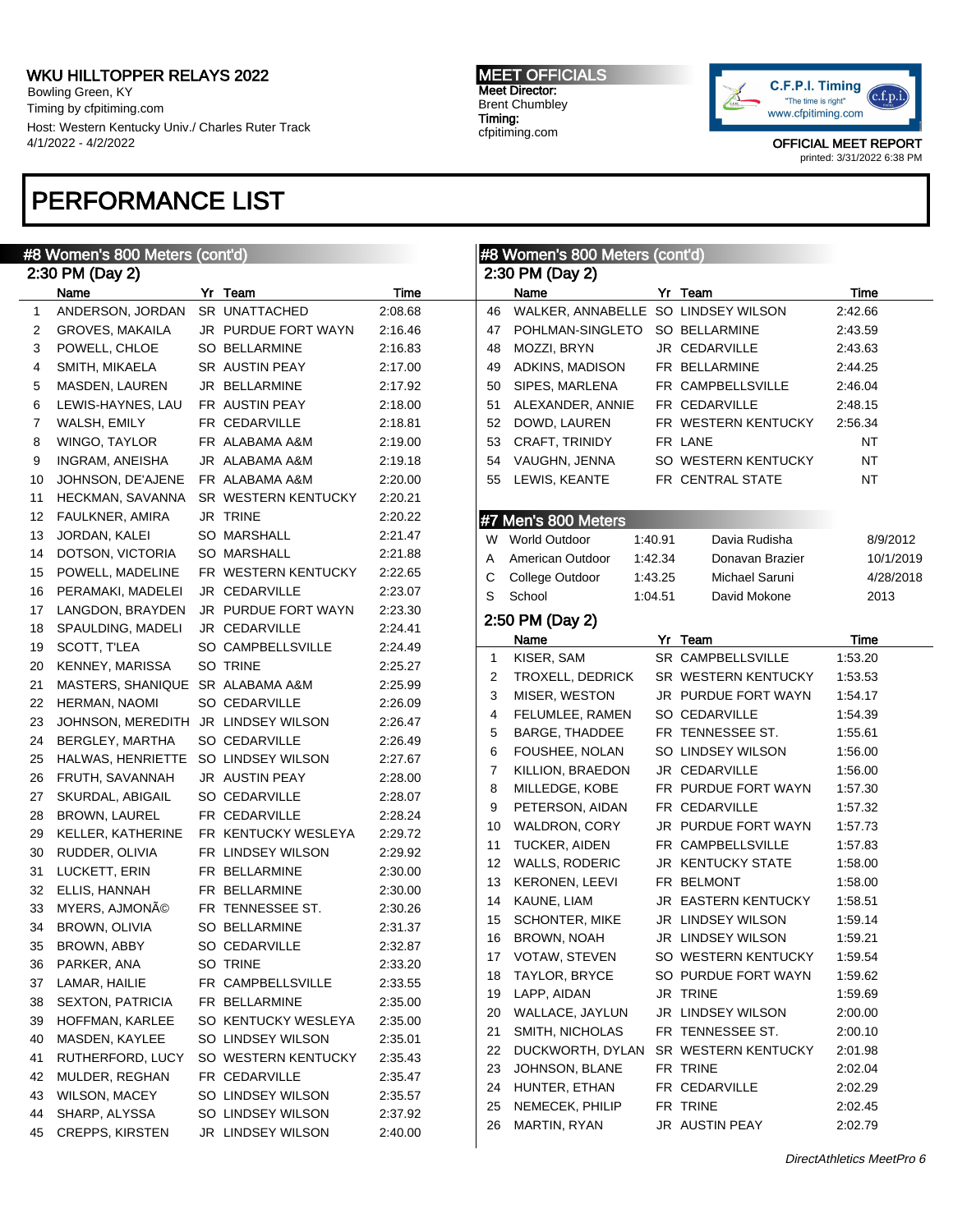Bowling Green, KY Timing by cfpitiming.com Host: Western Kentucky Univ./ Charles Ruter Track 4/1/2022 - 4/2/2022

# PERFORMANCE LIST

MEET OFFICIALS Meet Director: Brent Chumbley Timing: cfpitiming.com



|                 | #7 Men's 800 Meters (cont'd)        |         |                                      |           | #10 Women's 1500 Meters (cont'd) |                                       |  |                            |         |
|-----------------|-------------------------------------|---------|--------------------------------------|-----------|----------------------------------|---------------------------------------|--|----------------------------|---------|
|                 | 2:50 PM (Day 2)                     |         |                                      |           | 12:15 PM (Day 2)                 |                                       |  |                            |         |
|                 | Name                                |         | Yr Team                              | Time      |                                  | Name                                  |  | Yr Team                    | Time    |
| 27              | LOI, JAMES                          |         | SR KENTUCKY WESLEYA                  | 2:02.83   | 13                               | SCHOENHERR, ABBIE SO EASTERN KENTUCKY |  |                            | 4:53.00 |
| 28              | STEARNS, JUSTIN                     |         | FR LINDSEY WILSON                    | 2:03.52   | 14                               | POWELL, CHLOE                         |  | SO BELLARMINE              | 4:53.88 |
| 29              | CLARK, VICTOR                       |         | SO LINDSEY WILSON                    | 2:04.03   | 15                               | PARKER, ANA                           |  | SO TRINE                   | 4:54.00 |
| 30              | STEEN, ALEX                         |         | FR CAMPBELLSVILLE                    | 2:04.10   | 16                               | CHRISTOPHER, ERYK FR MARSHALL         |  |                            | 4:54.95 |
| 31              | COOPER, JACKSON                     |         | FR ALABAMA A&M                       | 2:05.00   | 17                               | WARD, MEAGAN                          |  | FR MARSHALL                | 4:55.47 |
| 32              | HARPER, LANDON                      |         | FR KENTUCKY WESLEYA                  | 2:06.00   | 18                               | WALSH, EMILY                          |  | FR CEDARVILLE              | 4:56.35 |
| 33              | TUCKER, JORDAN                      |         | <b>JR LINDSEY WILSON</b>             | 2:06.40   | 19                               | RUTHERFORD, LUCY                      |  | SO WESTERN KENTUCKY        | 4:57.10 |
| 34              | MULLEN, ROBERT                      |         | SR AUSTIN PEAY                       | 2:06.72   | 20                               | POTTER, KATHY                         |  | JR PURDUE FORT WAYN        | 4:57.75 |
| 35              | DIVERS, JOSHUA                      |         | FR CENTRAL STATE                     | 2:08.28   | 21                               | <b>MARTIN, SARA</b>                   |  | SR AUSTIN PEAY             | 4:58.00 |
| 36              | LONGE, GEHRIG                       |         | FR TRINE                             | 2:09.46   | 22                               | HOWARD, MOLLY                         |  | SR AUSTIN PEAY             | 4:59.00 |
| 37              | MATTHEWS, LENNON                    |         | FR AUSTIN PEAY                       | 2:15.98   | 23                               | DIFALCO, CHRISTINA                    |  | JR EASTERN KENTUCKY        | 5:00.00 |
| 38              | <b>CUMMINS, NICK</b>                |         | FR LINDSEY WILSON                    | 2:16.11   | 24                               | LAMAR, HAILIE                         |  | FR CAMPBELLSVILLE          | 5:01.25 |
| 39              | GRAF, BENJAMIN                      |         | SO CAMPBELLSVILLE                    | 2:17.99   | 25                               | EDWARDS, KYLEIGH                      |  | <b>SR MARSHALL</b>         | 5:01.45 |
| 40              | <b>EVANS, ANDREW</b>                |         | FR CAMPBELLSVILLE                    | 2:19.25   | 26                               | VAUGHN, JENNA                         |  | SO WESTERN KENTUCKY        | 5:01.67 |
| 41              | SANDS, LAVANO                       |         | JR CENTRAL STATE                     | 2:20.02   | 27                               | <b>INGRAM, ANEISHA</b>                |  | JR ALABAMA A&M             | 5:04.06 |
| 42              | MULLENHOUR, MACK                    |         | SO CAMPBELLSVILLE                    | 2:23.36   | 28                               | PLANK, AMY                            |  | <b>SR CEDARVILLE</b>       | 5:04.33 |
| 43              | DASILVA, TEODORO                    |         | JR WESTERN KENTUCKY                  | NT        | 29                               | HOFFMAN, KARLEE                       |  | SO KENTUCKY WESLEYA        | 5:05.00 |
| 44              | <b>IRVIN, BRANDON</b>               |         | FR CAMPBELLSVILLE                    | <b>NT</b> | 30                               | ELLIS, HANNAH                         |  | FR BELLARMINE              | 5:06.45 |
| 45              | COWMAN, JACE                        |         | FR LINDSEY WILSON                    | <b>NT</b> | 31                               | LUCKETT, ERIN                         |  | FR BELLARMINE              | 5:07.32 |
| 46              | ABEL, MARCUS                        |         | FR LINDSEY WILSON                    | <b>NT</b> | 32                               | STANLEY, MACKENZI                     |  | <b>SO MARSHALL</b>         | 5:08.13 |
| 47              | <b>BULLOCK, LOGAN</b>               |         | SO LINDSEY WILSON                    | <b>NT</b> | 33                               | SHARP, ALYSSA                         |  | SO LINDSEY WILSON          | 5:09.02 |
| 48              | HOLLAND, MA'RICO                    |         | SR KENTUCKY STATE                    | <b>NT</b> | 34                               | VANDERHOOF-DOSS                       |  | JR KENTUCKY WESLEYA        | 5:10.07 |
| 49              | HARTIG, JORDAN                      |         | LINDSEY WILSON JV                    | <b>NT</b> | 35                               | WINGO, TAYLOR                         |  | FR ALABAMA A&M             | 5:13.58 |
| 50              | <b>HIGGINS, EMMITT</b>              |         | JR CENTRAL STATE                     | <b>NT</b> | 36                               | CRUME, EMERY                          |  | JR KENTUCKY WESLEYA        | 5:14.35 |
|                 |                                     |         |                                      |           | 37                               | SARVER, MERCEDES                      |  | SO PURDUE FORT WAYN        | 5:15.00 |
|                 |                                     |         |                                      |           | 38                               | <b>GREENE, ABIGAIL</b>                |  | SO KENTUCKY WESLEYA        | 5:17.13 |
|                 | #10 Women's 1500 Meters             |         |                                      |           | 39                               | <b>REAGOR, SIDNEY</b>                 |  | SR KENTUCKY WESLEYA        | 5:17.82 |
|                 | W World Outdoor                     | 3:50.07 | Genzebe DIBABA                       | 7/15/2017 | 40                               | MCGILLIVRAY-WATKI                     |  | <b>SR CEDARVILLE</b>       | 5:19.44 |
| A               | American Outdoor                    | 3:54.99 | Shelby Houlihan                      | 10/5/2019 | 41                               | RUDDER, OLIVIA                        |  | FR LINDSEY WILSON          | 5:20.00 |
| С               | College Outdoor                     | 3:59.90 | Jenny Simpson                        |           | 42                               | <b>SEXTON, PATRICIA</b>               |  | FR BELLARMINE              | 5:22.00 |
| S               | School                              | 4:23.76 | Breeda Dennehy                       | 1993      | 43                               | <b>GLENN, RILEY</b>                   |  | JR BELLARMINE              | 5:24.08 |
|                 | 12:15 PM (Day 2)                    |         |                                      |           | 44                               | STEFF, EMMA                           |  | FR CAMPBELLSVILLE          | 5:24.82 |
|                 | Name                                |         | Yr Team                              | Time      | 45                               | FRUTH, SAVANNAH                       |  | <b>JR AUSTIN PEAY</b>      | 5:25.00 |
| 1               | ANDERSON, JORDAN                    |         | SR UNATTACHED                        | 4:28.16   | 46                               | ADKINS, MADISON                       |  | FR BELLARMINE              | 5:27.21 |
| 2               | SWEENEY, RACHEL                     |         | <b>SR CEDARVILLE</b>                 | 4:37.56   |                                  | 47 BROWN, OLIVIA                      |  | SO BELLARMINE              | 5:27.64 |
| З               |                                     |         | HECKMAN, SAVANNA SR WESTERN KENTUCKY | 4:40.88   | 48                               | WALKER, ANNABELLE SO LINDSEY WILSON   |  |                            | 5:27.76 |
| 4               | SHOLL, BETHANY                      |         | SR CEDARVILLE                        | 4:41.23   | 49                               | POHLMAN-SINGLETO SO BELLARMINE        |  |                            | 5:30.24 |
| 5               | HERMAN, NAOMI                       |         | SO CEDARVILLE                        | 4:43.84   | 50                               | WILSON, MACEY                         |  | SO LINDSEY WILSON          | 5:31.34 |
| 6               | MASDEN, LAUREN                      |         | JR BELLARMINE                        | 4:44.71   |                                  | WINTERGERST-BURC                      |  | JR BELLARMINE              | 5:33.80 |
| 7               | KING, MADISON                       |         | SO PURDUE FORT WAYN                  | 4:45.00   | 51                               | MAGUIRE, HALEY                        |  |                            |         |
| 8               | SPAULDING, MADELI                   |         | JR CEDARVILLE                        | 4:47.59   | 52                               |                                       |  | SR KENTUCKY WESLEYA        | 5:42.30 |
| 9               | JOHNSON, MEREDITH JR LINDSEY WILSON |         |                                      | 4:50.00   | 53                               | RYAN, ALIVIA                          |  | JR BELLARMINE              | 5:49.12 |
| 10              | FAULKNER, AMIRA                     |         | JR TRINE                             | 4:50.65   | 54                               | SIPES, MARLENA                        |  | FR CAMPBELLSVILLE          | 5:54.99 |
| 11              | WELLS, EMMA                         |         | SO BELLARMINE                        | 4:51.20   | 55                               | JAWORSKI, ABBY                        |  | JR BELLARMINE              | 5:55.09 |
| 12 <sup>2</sup> | NEAL, BROOKE                        |         | FR PURDUE FORT WAYN                  | 4:52.00   | 56                               | WATSON, TI'YANNA                      |  | FR ALABAMA A&M             | 6:34.10 |
|                 |                                     |         |                                      |           | 57                               | STEWART, COLLEEN                      |  | <b>SR EASTERN KENTUCKY</b> | 6:37.35 |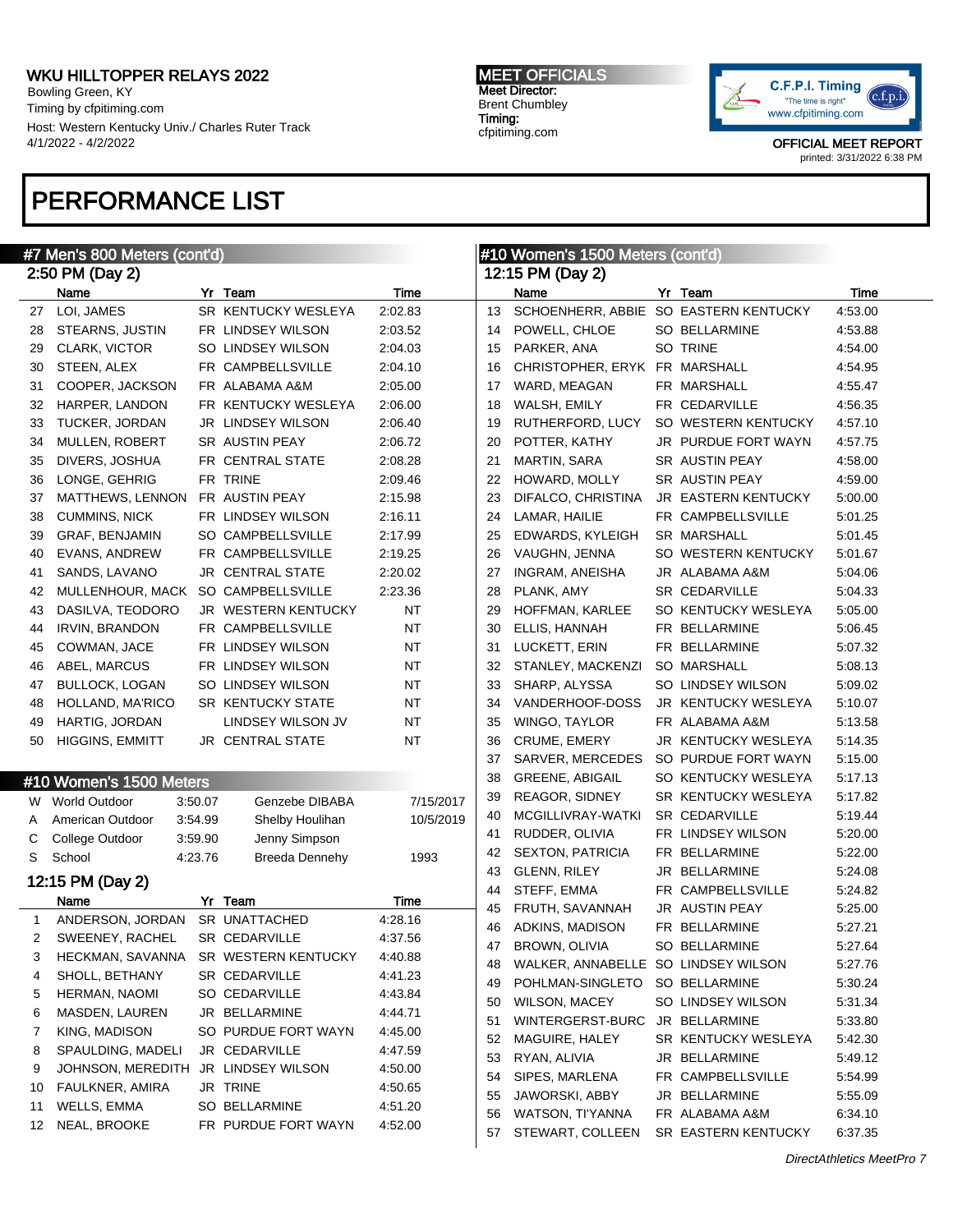Bowling Green, KY Timing by cfpitiming.com Host: Western Kentucky Univ./ Charles Ruter Track 4/1/2022 - 4/2/2022

# PERFORMANCE LIST

#### MEET OFFICIALS Meet Director: Brent Chumbley Timing: cfpitiming.com



|              | #10 Women's 1500 Meters (cont'd) |         |                                             | #9 Men's 1500 Meters (cont'd) |                  |                                    |          |                                                           |                      |
|--------------|----------------------------------|---------|---------------------------------------------|-------------------------------|------------------|------------------------------------|----------|-----------------------------------------------------------|----------------------|
|              | 12:15 PM (Day 2)                 |         |                                             |                               | 12:45 PM (Day 2) |                                    |          |                                                           |                      |
|              | Name                             |         | Yr Team                                     | Time                          |                  | Name                               |          | Yr Team                                                   | Time                 |
| 58           | WRIGHT, JAYLA                    |         | SO LANE                                     | <b>NT</b>                     | 35               | <b>CUMMINS, NICK</b>               |          | FR LINDSEY WILSON                                         | 4:32.41              |
| 59           | SCOTT, T'LEA                     |         | SO CAMPBELLSVILLE                           | ΝT                            | 36               | HARPER, LANDON                     |          | FR KENTUCKY WESLEYA                                       | 4:38.58              |
|              |                                  |         |                                             |                               | 37               | CALLARMAN, ETHAN                   |          | FR CEDARVILLE                                             | 4:41.14              |
|              | #9 Men's 1500 Meters             |         |                                             |                               | 38               | GRAF, BENJAMIN                     |          | SO CAMPBELLSVILLE                                         | 4:51.72              |
| W            | World Outdoor                    | 3:26.00 | Hicham El Guerouj                           | 7/14/1998                     | 39               | ALLISON, PETER                     |          | FR CEDARVILLE                                             | 4:58.09              |
| A            | American Outdoor                 | 3:29.30 | <b>Bernard Lagat</b>                        |                               | 40               | MULLENHOUR, MACK                   |          | SO CAMPBELLSVILLE                                         | 5:09.77              |
| С            | College Outdoor                  | 3:35.01 | Josh Kerr                                   | 4/20/2018                     | 41               | EVANS, ANDREW                      |          | FR CAMPBELLSVILLE                                         | ΝT                   |
| S            | School                           | 3:38.66 | Ashley Johnson                              | 1984                          | 42               | COWMAN, JACE                       |          | FR LINDSEY WILSON                                         | <b>NT</b>            |
|              |                                  |         |                                             |                               | 43               | <b>BULLOCK, LOGAN</b>              |          | SO LINDSEY WILSON                                         | <b>NT</b>            |
|              | 12:45 PM (Day 2)                 |         |                                             |                               | 44               | HOLLAND, MA'RICO                   |          | SR KENTUCKY STATE                                         | <b>NT</b>            |
|              | Name                             |         | Yr Team                                     | Time                          | 45               | HARTIG, JORDAN                     |          | LINDSEY WILSON JV                                         | <b>NT</b>            |
| $\mathbf{1}$ | FELUMLEE, RAMEN                  |         | SO CEDARVILLE                               | 3:52.00                       | 46               | CHANDLER-HENRY, C SO CENTRAL STATE |          |                                                           | <b>NT</b>            |
| 2            | KISER, SAM                       |         | SR CAMPBELLSVILLE                           | 3:56.91                       |                  |                                    |          |                                                           |                      |
| 3            | SALEH, HUSAM                     |         | JR PURDUE FORT WAYN                         | 3:56.99                       |                  | #12 Women's 5000 Meters            |          |                                                           |                      |
| 4            | THOMPSON, DRAVEN                 |         | JR PURDUE FORT WAYN                         | 3:57.00                       | W.               | <b>World Outdoor</b>               | 14:06.52 | Letesenbet Gidey                                          | 10/7/2020            |
| 5            | HODGES, JT                       |         | SO PURDUE FORT WAYN                         | 3:57.00                       | A                | American Outdoor                   | 14:23.92 | Shelby Houlihan                                           | 7/10/2020            |
| 6            | <b>KERONEN, LEEVI</b>            |         | FR BELMONT                                  | 3:57.00                       | С                | College Outdoor                    | 15:07.64 | Jenny Simpson                                             | 5/2/2009             |
| 7            | KILLION, BRAEDON                 |         | JR CEDARVILLE                               | 3:58.00                       | S                | School                             | 15:52.22 | Janet Jesang                                              | 2009                 |
| 8            | BOWRING, KAZUMA                  |         | FR MARSHALL                                 | 3:58.11                       |                  |                                    |          |                                                           |                      |
| 9            | PENDLETON, CALEB                 |         | <b>SR CEDARVILLE</b>                        | 3:59.89                       |                  | 5:00 PM (Day 1)                    |          |                                                           |                      |
| 10           | WHITINGER, ANDREW                |         | JR PURDUE FORT WAYN                         | 4:00.00                       |                  | Name                               |          | Yr Team<br>SO PURDUE FORT WAYN                            | Time                 |
| 11           | WALDRON, CORY                    |         | JR PURDUE FORT WAYN                         | 4:00.00                       | 1                | KING, MADISON                      |          |                                                           | 17:07.04             |
| 12           | MISER, WESTON                    |         | JR PURDUE FORT WAYN                         | 4:00.00                       | 2                | RHEM, HANNAH                       |          | JR CEDARVILLE                                             | 17:35.16             |
| 13           | PETERSON, COOPER                 |         | JR CEDARVILLE<br>JR TRINE                   | 4:00.00                       | 3                | ACKLEY, SAVANNAH                   |          | FR CEDARVILLE                                             | 17:38.13             |
| 14           | LAPP, AIDAN                      |         |                                             | 4:06.92                       | 4                | STEICH, ANNA                       |          | JR CEDARVILLE                                             | 17:59.46             |
| 15           | KELLY, ISAIAH                    |         | JR CEDARVILLE                               | 4:07.26                       | 5                | MARTIN, SARA                       |          | SR AUSTIN PEAY                                            | 18:30.00             |
| 16           | HANSHAW, WYATT                   |         | FR MARSHALL                                 | 4:07.84                       | 6                | NEAL, BROOKE                       |          | FR PURDUE FORT WAYN                                       | 18:30.56             |
| 17           | BRADY, DAKOTA                    |         | FR CAMPBELLSVILLE                           | 4:08.00                       | 7                | STEFF, EMMA                        |          | FR CAMPBELLSVILLE                                         | 18:39.45             |
| 18           | CRAMER, COLIN                    |         | <b>SR CEDARVILLE</b><br>JR WESTERN KENTUCKY | 4:08.00                       | 8                | LESNIAK, ABIGAIL                   |          | FR KENTUCKY WESLEYA                                       | 18:40.00<br>18:41.88 |
| 19           | PERRONE, WILLIAM                 |         |                                             | 4:08.96                       | 9                | POTTER, KATHY                      |          | JR PURDUE FORT WAYN                                       |                      |
| 20           | PETERSON, AIDAN                  |         | FR CEDARVILLE                               | 4:09.00                       | 10               | STRAYER, RACHEL                    |          | JR CARSON-NEWMAN                                          | 18:45.21             |
| 21           | TUCKER, AIDEN                    |         | FR CAMPBELLSVILLE<br>FR CAMPBELLSVILLE      | 4:09.57                       | 11               | HOLLIDAY, CECILY                   |          | JR CEDARVILLE                                             | 18:54.05             |
| 22           | LITTLE, SHAWN<br>FOUSHEE, NOLAN  |         | SO LINDSEY WILSON                           | 4:10.00                       | 12               | CAGLE, SAVANNAH<br>HIVELY, CARI    |          | FR CEDARVILLE<br><b>SO MARSHALL</b>                       | 19:05.35<br>19:22.60 |
| 23           |                                  |         | SO LINDSEY WILSON                           | 4:10.00                       | 13               | 14 RUBLE, SHANNON                  |          | JR KENTUCKY WESLEYA                                       |                      |
|              | 24 CLARK, VICTOR                 |         |                                             | 4:10.47                       |                  |                                    |          |                                                           | 20:00.00             |
| 25           | BROWN, NOAH                      |         | JR LINDSEY WILSON<br>FR TRINE               | 4:11.26                       | 15               |                                    |          | SARVER, MERCEDES SO PURDUE FORT WAYN<br>FR CAMPBELLSVILLE | 20:00.97             |
| 26           | LONGE, GEHRIG<br>STEARNS, JUSTIN |         | FR LINDSEY WILSON                           | 4:13.46                       | 16               | DAMAN, NINA<br>WILSON, MEGAN       |          | FR CEDARVILLE                                             | 20:54.25<br>21:47.90 |
| 27           |                                  |         |                                             | 4:15.00                       | 17               |                                    |          | FR CAMPBELLSVILLE                                         |                      |
| 28           | TUCKER, JORDAN                   |         | JR LINDSEY WILSON                           | 4:15.00                       | 18               | WELCH, MADISON                     |          |                                                           | <b>NT</b>            |
| 29           | SHEFFIELD, COLLIN                |         | JR CAMPBELLSVILLE                           | 4:15.24                       |                  |                                    |          |                                                           |                      |
| 30           | <b>GRASS, GUNNAR</b>             |         | FR CEDARVILLE                               | 4:17.00                       |                  | #11 Men's 5000 Meters              |          |                                                           |                      |
| 31           | PRUITT, COLLIN                   |         | FR WESTERN KENTUCKY<br>SO PURDUE FORT WAYN  | 4:17.50                       | W                | <b>World Outdoor</b>               | 12:35.36 | Joshua Cheptegei                                          | 8/14/2020            |
| 32           | WRIGHT, NOAH                     |         |                                             | 4:20.00                       | A                | American Outdoor                   | 12:53.60 | <b>Bernard Lagat</b>                                      |                      |
| 33<br>34     | ENNS, ABRAM<br>STEEN, ALEX       |         | SR CEDARVILLE<br>FR CAMPBELLSVILLE          | 4:23.49<br>4:30.42            | С                | College Outdoor                    | 13:08.4h | Henry Rono                                                | 4/8/1978             |
|              |                                  |         |                                             |                               | S                | School                             | 13:39.0h | <b>Tony Staynings</b>                                     | 1974                 |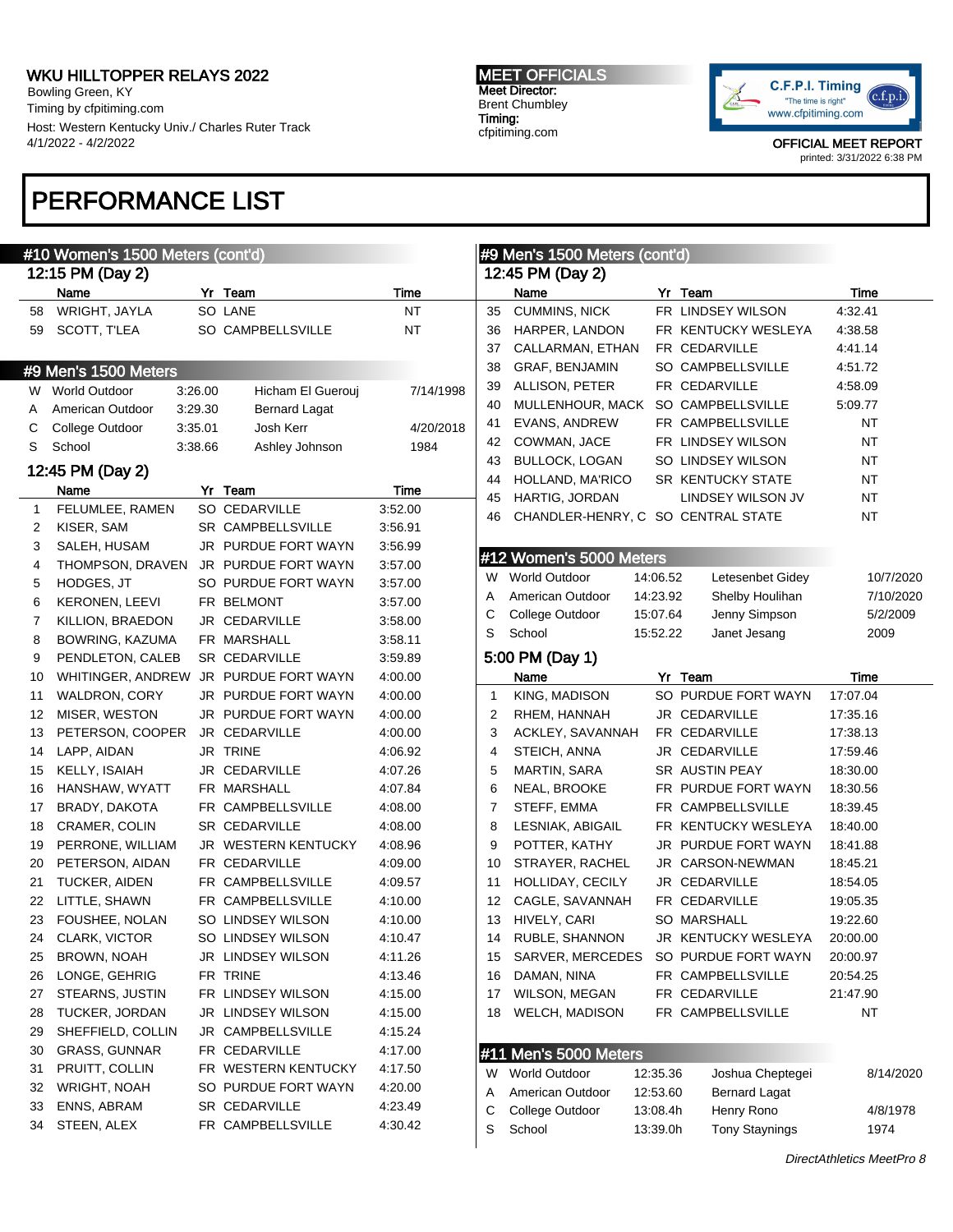Bowling Green, KY Timing by cfpitiming.com Host: Western Kentucky Univ./ Charles Ruter Track 4/1/2022 - 4/2/2022

## PERFORMANCE LIST

#### #11 Men's 5000 Meters (cont'd) 5:30 PM (Day 1) Name Yr Team Time 1 SHERMAN, MICHAEL SR WESTERN KENTUCKY 14:38.01 2 HODGES, JT SO PURDUE FORT WAYN 14:46.86 3 WHITINGER, ANDREW JR PURDUE FORT WAYN 14:59.43 4 BRUGMANS, RAYMON SO CARSON-NEWMAN 15:00.00 5 LITTLE, SHAWN FR CAMPBELLSVILLE 15:15.36 6 BIRURAKIS, JACOB FR MARSHALL 15:15.96 7 WHITE, EVAN SO MARSHALL 15:18.41 8 THOMPSON, DRAVEN JR PURDUE FORT WAYN 15:20.97 9 SALEH, HUSAM JR PURDUE FORT WAYN 15:22.72 10 PERRONE, WILLIAM JR WESTERN KENTUCKY 15:25.72 11 THOMAS, JORDAN FR MARSHALL 15:27.44 12 BRADY, DAKOTA FR CAMPBELLSVILLE 15:37.07 13 WOOD, BRANDEN FR MARSHALL 15:37.39 14 HAYES, TANNER FR KENTUCKY WESLEYA 15:40.00 15 BARNETTE, KEEGAN FR WESTERN KENTUCKY 15:44.23 16 BEE, KENT SO MARSHALL 15:46.38 17 LOGAN, JACOB SR CEDARVILLE 15:53.99 18 GEORGE, JOSHUA FR CEDARVILLE 15:53.99 19 SMITHSON, LUKAS FR CAMPBELLSVILLE 16:00.00 20 SHEFFIELD, COLLIN JR CAMPBELLSVILLE 16:10.00 21 WRIGHT, NOAH SO PURDUE FORT WAYN 16:12.77 22 BENNETT, SAM FR CAMPBELLSVILLE 16:17.83 23 GRASS, GUNNAR FR CEDARVILLE 16:20.00 24 CRAWFORD, JARRET SR CAMPBELLSVILLE 16:26.72 25 ENNS, ABRAM SR CEDARVILLE 16:30.00 26 SEPULVEDA, PAUL SO MARSHALL 16:31.00 27 MCANINCH, IAN JR CAMPBELLSVILLE 16:31.88 28 VILLARREAL, MAXIMU SO UNATTACHED 16:39.94 29 SPENCER, ANDREW FR CEDARVILLE 16:51.22 30 GILMOUR, COLLIN FR CEDARVILLE 17:07.75 31 TROXELL, DEDRICK SR WESTERN KENTUCKY NT 32 PRUITT, COLLIN FR WESTERN KENTUCKY NT #15 Women's 100m Hurdles W World Outdoor 12.20 Keni Harrison 7/22/2016 A American Outdoor 12.20 Keni Harrison 7/22/2016 C College Outdoor 12.39 Brianna Rollins 6/8/2013 S School 13.21 Gayle Harris 1978 1:00 PM (Day 2) Name Yr Team Time 1 WINTERS, MELANIE UNATTACHED 13.78 2 HUDSON-TURPIN, JE SO PURDUE FORT WAYN 14.14 3 KIRKWOOD, DYLAN JR PURDUE FORT WAYN 14.43 4 WALKER, LENNEX SR AUSTIN PEAY 14.44 #15 Women's 100m Hurdles (cont'd) 1:00 PM (Day 2) Name **Yr Team Time** 5 YANDERS, JORDAN FR PURDUE FORT WAYN 14.55 6 DUNBAR, KAMILLE SR AUSTIN PEAY 14.66 7 HOWARD, JAYDA DRA SR TENNESSEE ST. 14.80 8 MUSICK, BRITAIN SO CEDARVILLE 14.80 9 WALKER, JENNA FR BELLARMINE 14.94 10 FLEMING, MADISON FR EASTERN KENTUCKY 15.01 11 SEARS, SAMYZIA JR WESTERN KENTUCKY 15.11 12 BUCK, SOPHIA JR PURDUE FORT WAYN 15.26 13 HALWAS, HENRIETTE SO LINDSEY WILSON 15.26 14 GARCIA PALENCIA, E SO EASTERN KENTUCKY 15.31 15 SCHAECKENBACH, C SO CEDARVILLE 15.53 16 MCCLELLAND, CAMA SO AUSTIN PEAY 15.55 17 WALLACE, MADI FR AUSTIN PEAY 15.58 18 WILLIAMS, JAYLYNNE JR KENTUCKY STATE 15.61 19 BRYANT, NATALYA FR TENNESSEE ST. 15.72 20 LIVINGSTON, HALEY SO TRINE 15.72 21 ALALADE, SADE JR BELMONT 15.85 22 BODDIE, ZORA FR TENNESSEE ST. 15.94 23 DARRETT, ALAYNA FR TENNESSEE ST. 15.99 24 WILDER, RAMEY SO PURDUE FORT WAYN 16.23 25 SLOANE, CLAIRE SO KENTUCKY WESLEYA 17.10 26 MOZZI, BRYN JR CEDARVILLE 17.71 27 ALEXANDER, ANNIE FR CEDARVILLE 19.73 28 GILKEY, BRIKERA FR LANE NT 29 STEVENSON, WANDA SO KENTUCKY STATE NT 30 CRESSEY, AJANAE FR CENTRAL STATE NT 31 KERN, JULIANNA FR CENTRAL STATE NT #16 Men's 110m Hurdles W World Outdoor 12.80 Aries Merritt 9/7/2012 A American Outdoor 12.80 Aries Merritt 9/7/2012 C College Outdoor 12.98 Grant Holloway 6/7/2020 S School 13.60 Vincent Wyatt 2016 1:15 PM (Day 2) Name **Yr Team Time** 1 GLADIEUX, JAKE JR TRINE 14.43 2 CHICHESTER, ZAVAN SR TENNESSEE ST. 14.52 3 ENTZ, DAVID SO CEDARVILLE 14.90 4 WASHINGTON, DION FR UNATTACHED 14.90 5 SELBY, EVAN JR TRINE 15.33 6 SPOHN, GREYSEN SO TRINE 15.33 7 JOHNSON, CEDRIC JR WESTERN KENTUCKY 15.65 8 WARREN, KIYONTAE JR TENNESSEE ST. 15.65 9 DONALDSON, BRENT JR PURDUE FORT WAYN 15.77

MEET OFFICIALS Meet Director: Brent Chumbley Timing: cfpitiming.com

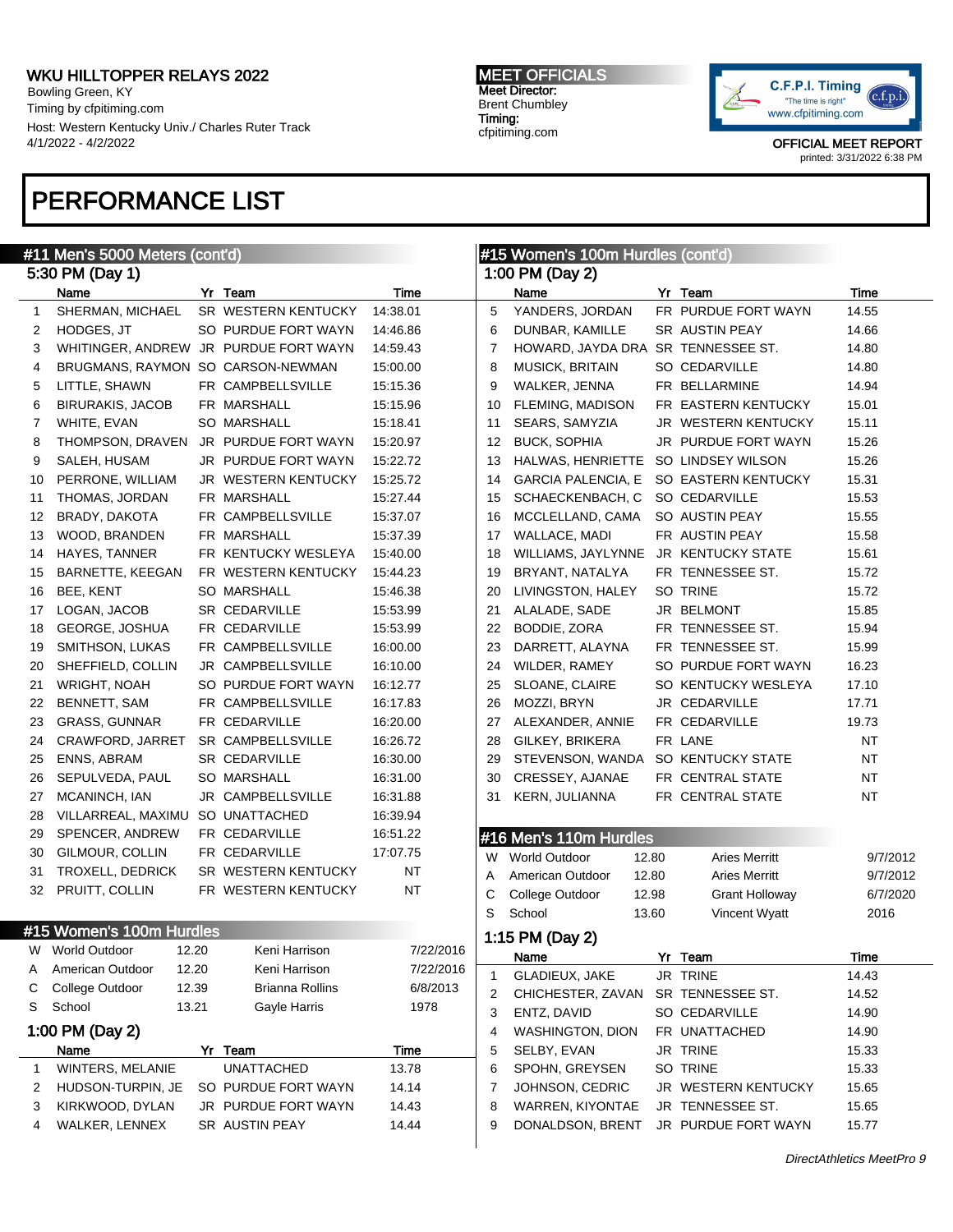Bowling Green, KY Timing by cfpitiming.com Host: Western Kentucky Univ./ Charles Ruter Track 4/1/2022 - 4/2/2022

# PERFORMANCE LIST

#### MEET OFFICIALS Meet Director: Brent Chumbley Timing: cfpitiming.com



|              | #16 Men's 110m Hurdles (cont'd) |       |                      |           |                | #17 Men's 400m Hurdles (cont'd) |          |                           |           |
|--------------|---------------------------------|-------|----------------------|-----------|----------------|---------------------------------|----------|---------------------------|-----------|
|              | 1:15 PM (Day 2)                 |       |                      |           |                | 3:30 PM (Day 2)                 |          |                           |           |
|              | Name                            |       | Yr Team              | Time      |                | Name                            |          | Yr Team                   | Time      |
| 10           | WILLIAMS, HASANI                |       | FR TENNESSEE ST.     | 15.93     | $\mathbf{1}$   | MCDUFFIE, DEXTER                |          | SR KENTUCKY STATE         | 51.09     |
| 11           | <b>WEAVER, ASHTON</b>           |       | FR KENTUCKY WESLEYA  | 16.21     | 2              | <b>GLADIEUX, JAKE</b>           |          | JR TRINE                  | 52.57     |
| 12           | <b>BATES, OWEN</b>              |       | FR BELLARMINE        | 16.29     | 3              | WARREN, KIYONTAE                |          | JR TENNESSEE ST.          | 53.01     |
| 13           | KINSINGER, BEN                  |       | FR CEDARVILLE        | 16.37     | 4              | <b>GRUET, TREY</b>              |          | JR CEDARVILLE             | 54.08     |
| 14           | JOHNSON, JALEN                  |       | FR LANE              | 16.66     | 5              | MARTINEZ, ZACK                  |          | FR WESTERN KENTUCKY       | 54.34     |
| 15           | REINHARD, GARRETT               |       | <b>SO CEDARVILLE</b> | 16.81     | 6              | CARR, GREG                      |          | SO CAMPBELLSVILLE         | 54.65     |
| 16           | GOLBACH, JELLE                  |       | SO LINDSEY WILSON    | 17.00     | 7              | PITTS, TYLER                    |          | FR ALABAMA A&M            | 56.08     |
| 17           | JOHNS, DAVID                    |       | FR LINDSEY WILSON    | 18.70     | 8              | DONALDSON, BRENT                |          | JR PURDUE FORT WAYN       | 56.71     |
| 18           | ANDERSON, DAMONT                |       | JR LANE              | <b>NT</b> | 9              | ENTZ, DAVID                     |          | SO CEDARVILLE             | 57.35     |
| 19           | WILSON, JAHIEM                  |       | FR CENTRAL STATE     | NT        | 10             | <b>WASHINGTON, DION</b>         |          | FR UNATTACHED             | 57.38     |
|              |                                 |       |                      |           | 11             | WILLIAMS, HASANI                |          | FR TENNESSEE ST.          | 57.39     |
|              | #18 Women's 400m Hurdles        |       |                      |           | 12             | BARNHART, NOAH                  |          | SR BELMONT                | 57.39     |
| W            | <b>World Outdoor</b>            | 51.46 | Sydney McLaughlin    | 8/4/2021  | 13             | JOHNS, DAVID                    |          | FR LINDSEY WILSON         | 57.50     |
| A            | American Outdoor                | 51.46 | Sydney McLaughlin    | 8/4/2021  | 14             | <b>WILLIS, DARIUS</b>           |          | FR LINDSEY WILSON         | 58.00     |
| С            | College Outdoor<br>53.21        |       | Kori Carter          | 6/7/2013  | 15             | SPRINGS, JYBARI                 |          | FR LINDSEY WILSON         | 58.00     |
| S            | School                          | 57.67 | <b>Ariel Terrell</b> | 2018      | 16             | SELBY, EVAN                     |          | JR TRINE                  | 58.00     |
|              | 3:10 PM (Day 2)                 |       |                      |           | 17             | HEISE, JOSEPH                   |          | JR CEDARVILLE             | 58.35     |
|              | Name                            |       | Yr Team              | Time      | 18             | KINSINGER, BEN                  |          | FR CEDARVILLE             | 59.55     |
| $\mathbf{1}$ | DEHAVEN, ALEXIA                 |       | <b>UNATTACHED</b>    | 1:01.77   | 19             | CHICHESTER, ZAVAN               |          | SR TENNESSEE ST.          | 59.64     |
| 2            | JOHNSON, EMANI                  |       | SO TENNESSEE ST.     | 1:03.30   | 20             | SANDS, LAVANO                   |          | JR CENTRAL STATE          | 1:01.97   |
| 3            | KIRKWOOD, DYLAN                 |       | JR PURDUE FORT WAYN  | 1:04.12   | 21             | ABEL, MARCUS                    |          | FR LINDSEY WILSON         | 1:10.01   |
| 4            | HUDSON-TURPIN, JE               |       | SO PURDUE FORT WAYN  | 1:04.44   | 22             | ANDERSON, DAMONT                |          | JR LANE                   | <b>NT</b> |
| 5            | SCHAECKENBACH, C                |       | <b>SO CEDARVILLE</b> | 1:04.75   | 23             | NELSON, TYLER                   |          | FR CENTRAL STATE          | <b>NT</b> |
| 6            | PAYNE, RACHEL                   |       | FR WESTERN KENTUCKY  | 1:06.56   |                |                                 |          |                           |           |
| 7            | <b>WILLOW, LAUREN</b>           |       | <b>SR CEDARVILLE</b> | 1:06.64   |                | #20 Women's 3000m Steeple       |          |                           |           |
| 8            | HITCHCOCK, TARA                 |       | JR BELMONT           | 1:06.68   | W              | World Outdoor                   | 8:44.32  | <b>Beatrice Chepkoech</b> | 7/20/2018 |
| 9            | BODDIE, ZORA                    |       | FR TENNESSEE ST.     | 1:06.70   | A              | American Outdoor                | 8:57.77  | <b>Courtney Frerichs</b>  | 8/21/2021 |
| 10           | <b>BUCK, SOPHIA</b>             |       | JR PURDUE FORT WAYN  | 1:06.84   | С              | College Outdoor                 | 9:12.50  | Jenny Simpson             | 8/17/2009 |
| 11           | CLARK, KAYLI                    |       | SO BELMONT           | 1:09.00   | S              | School                          | 10:14.09 | Michelle Finn             | 2012      |
| 12           | <b>GRIFFIN, AUDREY</b>          |       | SR WESTERN KENTUCKY  | 1:09.76   |                | 4:30 PM (Day 2)                 |          |                           |           |
| 13           | LIVINGSTON, HALEY               |       | SO TRINE             | 1:09.94   |                | Name                            |          | Yr Team                   | Time      |
| 14           | WALLACE, MADI                   |       | FR AUSTIN PEAY       | 1:11.03   | $\mathbf{1}$   | SWEENEY, RACHEL                 |          | SR CEDARVILLE             | 10:37.33  |
| 15           | WILLIAMS, JAYLYNNE              |       | JR KENTUCKY STATE    | <b>NT</b> | $\overline{2}$ | HOBSON, REMINGTO                |          | <b>SO CEDARVILLE</b>      | 11:13.00  |
| 16           | CRESSEY, AJANAE                 |       | FR CENTRAL STATE     | $\sf{NT}$ | 3              | MADSEN, BECKY                   |          | JR CEDARVILLE             | 11:29.00  |
| 17           | HUSTON, KAYLAH                  |       | FR CENTRAL STATE     | ΝT        | 4              | HURT, MADDY                     |          | SR WESTERN KENTUCKY       | 11:34.21  |
| 18           | <b>ADDISON, MICHAEL</b>         |       | FR CENTRAL STATE     | <b>NT</b> | 5              | SHANK, HAILEY                   |          | FR CAMPBELLSVILLE         | 12:17.68  |
|              |                                 |       |                      |           | 6              | <b>REAGOR, SIDNEY</b>           |          | SR KENTUCKY WESLEYA       | 12:33.83  |
|              |                                 |       |                      |           | 7              | JOHNSON, KYLIE                  |          | JR CEDARVILLE             | 13:06.02  |
|              | #17 Men's 400m Hurdles          |       | Karsten Warholm      |           |                |                                 |          |                           |           |
| W            | <b>World Outdoor</b>            | 45.94 |                      | 8/3/2021  |                | #19 Men's 3000m Steeple         |          |                           |           |
| Α            | American Outdoor                | 46.17 | Rai Benjamin         | 8/3/2021  |                |                                 |          |                           |           |
| С            | College Outdoor                 | 47.02 | Rai Benjamin         | 6/8/2018  |                | W World Outdoor                 | 7:53.63  | Saif Shaheen              | 9/3/2004  |
| S            | School                          | 50.00 | Donald Douglass      | 1978      | Α              | American Outdoor                | 8:00.45  | Evan Jager                | 7/4/2015  |
|              |                                 |       |                      |           | С              | College Outdoor                 | 8:05.4h  | Henry Rono                | 5/13/1978 |
|              |                                 |       |                      |           | S              | School                          | 8:28.4h  | <b>Tony Staynings</b>     | 1976      |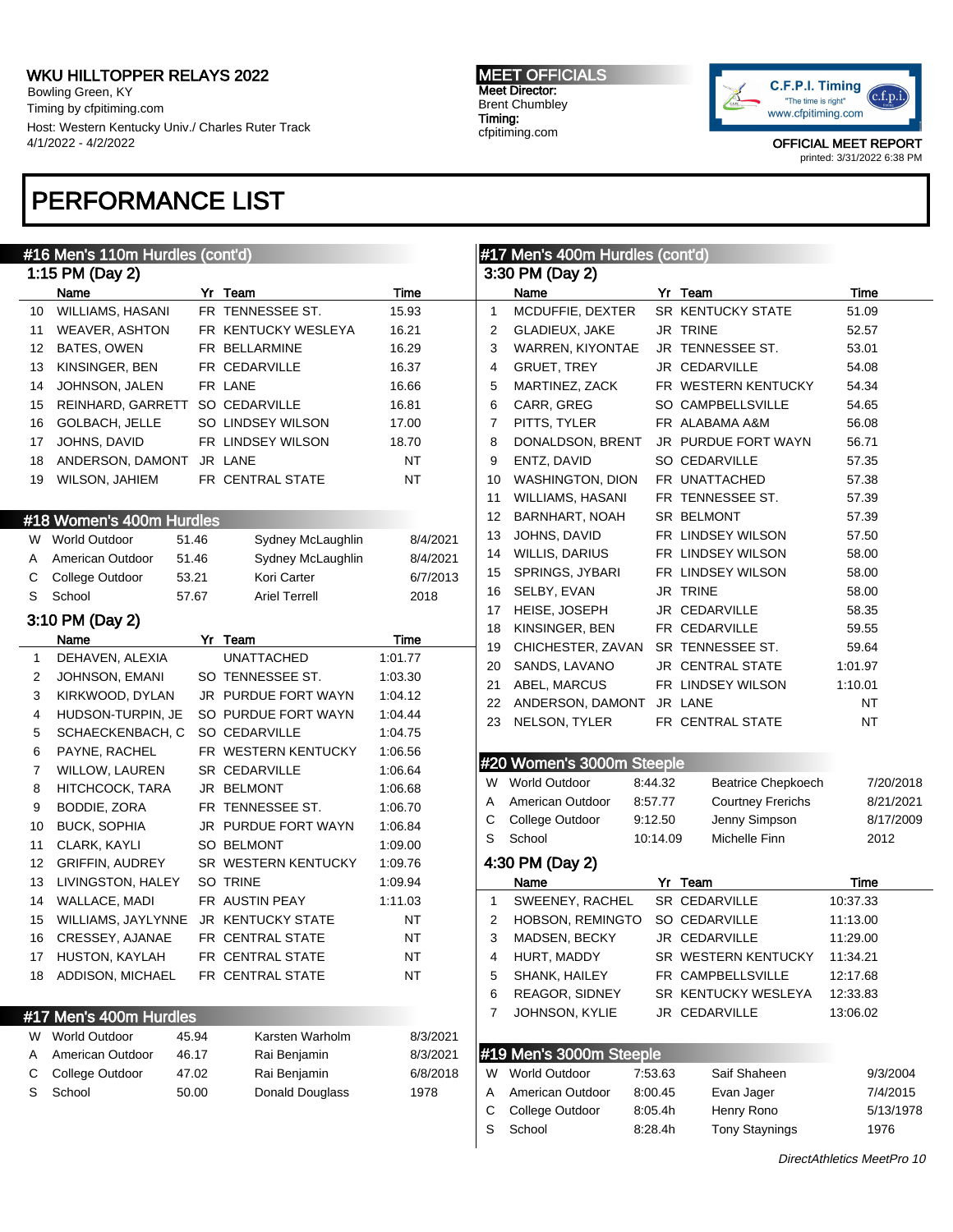Bowling Green, KY Timing by cfpitiming.com Host: Western Kentucky Univ./ Charles Ruter Track 4/1/2022 - 4/2/2022

# PERFORMANCE LIST

#### MEET OFFICIALS Meet Director: Brent Chumbley Timing: cfpitiming.com



|              | #19 Men's 3000m Steeple (cont'd)   |       |                     |           |           | $\#21$ Men's 4 x 100m Relay (cont'd) |                                  |         |                   |           |                            |
|--------------|------------------------------------|-------|---------------------|-----------|-----------|--------------------------------------|----------------------------------|---------|-------------------|-----------|----------------------------|
|              | 4:50 PM (Day 2)                    |       |                     |           |           | 12:05 PM (Day 2)                     |                                  |         |                   |           |                            |
|              | Name                               |       | Yr Team             |           | Time      |                                      | Team                             |         |                   | Time      |                            |
| $\mathbf{1}$ | CROSS, TREVOR                      |       | JR CEDARVILLE       | 9:35.00   |           | 4                                    | CAMPBELLSVILLE (A)               |         |                   | 41.90     |                            |
| 2            | GRZYMKOWSKI, HAR                   |       | JR BELMONT          | 9:55.00   |           | 5                                    | LINDSEY WILSON (A)               |         |                   | 42.69     |                            |
| 3            | <b>WALLIS, ETHAN</b>               |       | FR CEDARVILLE       | 9:59.00   |           | 6                                    | CEDARVILLE (A)                   |         |                   | 43.06     |                            |
| 4            | SHAFFER, ZAC                       |       | <b>SO BELMONT</b>   | 10:01.54  |           | $\overline{7}$                       | LANE (A)                         |         |                   | 43.43     |                            |
| 5            | HANAK, WILL                        |       | SO CEDARVILLE       | 10:03.24  |           | 8                                    | LANE (B)                         |         |                   | 43.43     |                            |
| 6            | CRAWFORD, JARRET                   |       | SR CAMPBELLSVILLE   | 10:07.37  |           | 9                                    | KENTUCKY WESLEYAN (A)            |         |                   | 44.86     |                            |
| 7            | SMITHSON, LUKAS                    |       | FR CAMPBELLSVILLE   | 10:10.00  |           | 10                                   | <b>KENTUCKY WESLEYAN (B)</b>     |         |                   | 45.50     |                            |
| 8            | <b>KLAUCK, ADAM</b>                |       | JR CEDARVILLE       | 10:29.08  |           | 11                                   | <b>KENTUCKY STATE (A)</b>        |         |                   | <b>NT</b> |                            |
| 9            | CALLARMAN, ETHAN                   |       | FR CEDARVILLE       | 10:30.00  |           |                                      | 12 $UATT(A)$                     |         |                   | <b>NT</b> |                            |
| 10           | GILMOUR, COLLIN                    |       | FR CEDARVILLE       | 10:40.00  |           |                                      |                                  |         |                   |           |                            |
| 11           | SPENCER, ANDREW                    |       | FR CEDARVILLE       | 10:45.00  |           |                                      | #24 Women's 4 x 400m Relay       |         |                   |           |                            |
| 12           | FITZGERALD, ROBER SO AUSTIN PEAY   |       |                     | 11:17.95  |           |                                      | W World Outdoor                  | 3:15.17 | <b>RUS</b>        |           | 10/1/1988                  |
| 13           | YUN, SHAUN                         |       | FR CEDARVILLE       | 11:59.60  |           | Α                                    | American Outdoor                 | 3:15.51 | USA national team |           | 10/1/1988                  |
| 14           | BARNETTE, KEEGAN                   |       | FR WESTERN KENTUCKY |           | <b>NT</b> | С                                    | College Outdoor                  | 3:23.13 | Oregon            |           | 6/10/2017                  |
| 15           | SHERMAN, MICHAEL                   |       | SR WESTERN KENTUCKY |           | <b>NT</b> | S                                    | School                           | 3:35.37 |                   |           | 2008                       |
| 16           | VANDERKOLK, KEVIN FR BELMONT       |       |                     |           | <b>NT</b> |                                      | 5:10 PM (Day 2)                  |         |                   |           |                            |
| 17           | CHANDLER-HENRY, C SO CENTRAL STATE |       |                     |           | <b>NT</b> |                                      | Team                             |         |                   | Time      |                            |
|              |                                    |       |                     |           |           | $\mathbf{1}$                         | AUSTIN PEAY (A)                  |         |                   | 3:44.98   |                            |
|              | #22 Women's 4 x 100m Relay         |       |                     |           |           | 2                                    | TENNESSEE ST. (A)                |         |                   | 3:56.40   |                            |
|              | W World Outdoor                    | 40.82 | <b>USA</b>          |           | 8/11/2012 | 3                                    | TENNESSEE ST. (B)                |         |                   | 3:56.40   |                            |
| A            | American Outdoor                   | 40.82 | USA national team   |           | 8/10/2012 | $\overline{4}$                       | ALABAMA A&M (A)                  |         |                   | 4:00.00   |                            |
| С            | College Outdoor                    | 42.05 | L.S.U.              |           | 4/15/2017 | 5                                    | CEDARVILLE (A)                   |         |                   | 4:04.58   |                            |
| S            | School                             | 44.33 |                     |           | 2015      | 6                                    | <b>CENTRAL STATE (A)</b>         |         |                   | 4:06.31   |                            |
|              | 12:00 PM (Day 2)                   |       |                     |           |           | 7                                    | PURDUE FORT WAYNE (A)            |         |                   | 4:08.00   |                            |
|              | Team                               |       |                     | Time      |           | 8                                    | <b>WESTERN KENTUCKY (A)</b>      |         |                   | 4:09.07   |                            |
| $\mathbf{1}$ | EASTERN KENTUCKY (A)               |       |                     | 45.69     |           | 9                                    | LANE (A)                         |         |                   | 4:20.00   |                            |
| 2            | AUSTIN PEAY (A)                    |       |                     | 46.50     |           | 10                                   | CEDARVILLE (B)                   |         |                   | 4:20.00   |                            |
| 3            | TENNESSEE ST. (A)                  |       |                     | 47.62     |           | 11                                   | KENTUCKY WESLEYAN (A)            |         |                   | 4:20.00   |                            |
| 4            | CAMPBELLSVILLE (A)                 |       |                     | 47.85     |           |                                      |                                  |         |                   |           |                            |
| 5            | CEDARVILLE (A)                     |       |                     | 48.00     |           |                                      | #23 Men's $4 \times 400$ m Relay |         |                   |           |                            |
| 6            | LANE (A)                           |       |                     | 51.46     |           |                                      | W World Outdoor                  | 2:54.29 | <b>USA</b>        |           | 8/22/1993                  |
| 7            | <b>KENTUCKY STATE (A)</b>          |       |                     | <b>NT</b> |           | A                                    | American Outdoor                 | 2:54.20 | USA national team |           | 8/22/1993                  |
|              |                                    |       |                     |           |           | С                                    | College Outdoor                  | 2:59.00 | <b>U.S.C.</b>     |           | 6/8/2018                   |
|              | #21 Men's 4 x 100m Relay           |       |                     |           |           | S                                    | School                           | 3:02.04 |                   |           | 2019                       |
|              | W World Outdoor                    | 36.84 | Jamaica             |           | 8/11/2012 |                                      | 5:30 PM (Day 2)                  |         |                   |           |                            |
| A            | American Outdoor                   | 37.38 | USA national team   |           | 8/10/2012 |                                      | Team                             |         |                   | Time      |                            |
| Α            | American Outdoor                   | 37.10 | USA national team   |           | 10/5/2019 | 1                                    | TENNESSEE ST. (A)                |         |                   | 3:17.58   |                            |
| С            | College Outdoor                    | 37.97 | Florida             |           | 6/7/2019  | 2                                    | TENNESSEE ST. (B)                |         |                   | 3:17.58   |                            |
| S            | School                             | 38.60 |                     |           | 2016      | 3                                    | PURDUE FORT WAYNE (A)            |         |                   | 3:18.30   |                            |
|              | 12:05 PM (Day 2)                   |       |                     |           |           | 4                                    | CEDARVILLE (A)                   |         |                   | 3:18.32   |                            |
|              | Team                               |       |                     | Time      |           | 5                                    | LINDSEY WILSON (A)               |         |                   | 3:18.88   |                            |
| 1            | TENNESSEE ST. (A)                  |       |                     | 41.20     |           | 6                                    | LINDSEY WILSON (B)               |         |                   | 3:18.88   |                            |
| 2            | TRINE (A)                          |       |                     | 41.68     |           | 7                                    | <b>WESTERN KENTUCKY (A)</b>      |         |                   | 3:19.76   |                            |
| 3            | <b>CENTRAL STATE (A)</b>           |       |                     | 41.70     |           | 8                                    | CAMPBELLSVILLE (A)               |         |                   | 3:20.10   |                            |
|              |                                    |       |                     |           |           |                                      |                                  |         |                   |           |                            |
|              |                                    |       |                     |           |           |                                      |                                  |         |                   |           | DirectAthletics MeetPro 11 |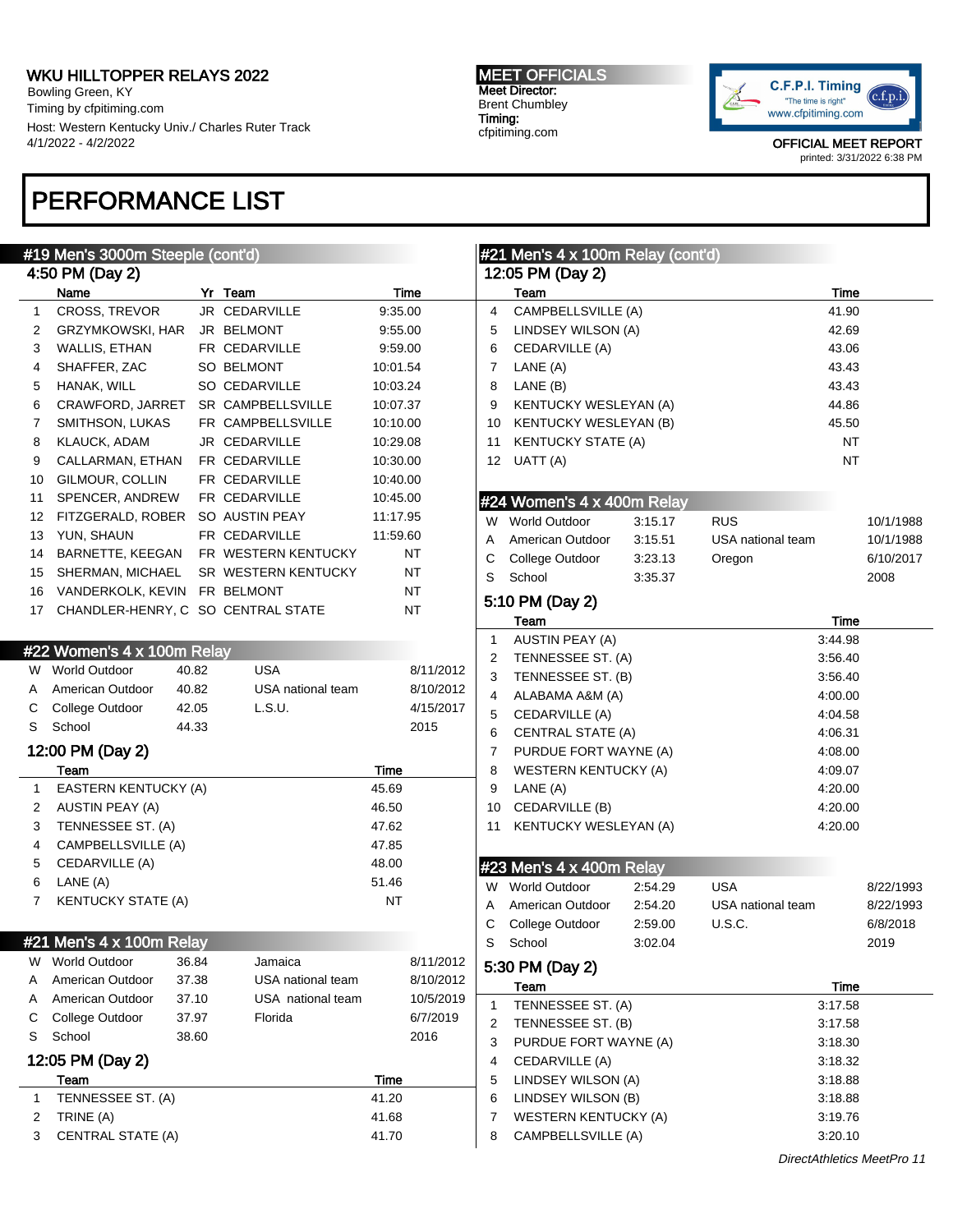Bowling Green, KY Timing by cfpitiming.com Host: Western Kentucky Univ./ Charles Ruter Track 4/1/2022 - 4/2/2022

# PERFORMANCE LIST

#### #23 Men's 4 x 400m Relay (cont'd)

|    | 5:30 PM (Day 2)              |       |                         |         |           |
|----|------------------------------|-------|-------------------------|---------|-----------|
|    | Team                         |       |                         | Time    |           |
| 9  | ALABAMA A&M (A)              |       |                         | 3:23.31 |           |
| 10 | TRINE (A)                    |       |                         | 3:23.67 |           |
| 11 | CEDARVILLE (B)               |       |                         | 3:26.00 |           |
| 12 | PURDUE FORT WAYNE (B)        |       |                         | 3:28.00 |           |
| 13 | TRINE (B)                    |       |                         | 3:30.00 |           |
| 14 | <b>KENTUCKY WESLEYAN (A)</b> |       |                         | 3:32.00 |           |
| 15 | <b>KENTUCKY WESLEYAN (B)</b> |       |                         | 3:33.00 |           |
| 16 | <b>KENTUCKY STATE (A)</b>    |       |                         | 3:38.47 |           |
|    |                              |       |                         |         |           |
|    | #26 Women's High Jump        |       |                         |         |           |
|    | W World Outdoor              | 2.09m | Stefka Kostadinova      |         | 8/30/1987 |
| Α  | American Outdoor             | 2.05m | <b>Chaunte Lowe</b>     |         | 6/26/2010 |
| С  | College Outdoor              | 2.03m | <b>Brigetta Barrett</b> |         | 8/11/2012 |
| S  | School                       | 1.82m | Katie Isenbarger        |         | 2019      |
|    | 12:00 PM (Day 1)             |       |                         |         |           |
|    | Name                         |       | Yr Team                 |         | Mark      |
| 1  | <b>ISENBARGER, KATIE</b>     |       | SR WESTERN KENTUCKY     |         | 1.83m     |
| 2  | WINTERS, MELANIE             |       | <b>UNATTACHED</b>       |         | 1.76m     |
| 3  | RHYMER-STUART, YA            |       | <b>UNATTACHED</b>       |         | 1.75m     |
| 4  | HILL-TATE, DENIA             |       | SR AUSTIN PEAY          |         | 1.72m     |
| 5  | MILLER, HAILEY               |       | JR KENTUCKY WESLEYA     |         | 1.70m     |
| 6  | HANEY, MIRANDA               |       | JR PURDUE FORT WAYN     |         | 1.69m     |
| 7  | TURNER, GRACE                |       | JR WESTERN KENTUCKY     |         | 1.69m     |
| 8  | WILLOW, HANNAH               |       | JR CEDARVILLE           |         | 1.69m     |
| 9  | WAKEFIELD, REAGHA            |       | FR CENTRAL STATE        |         | 1.68m     |
| 10 | ARNETT, ALLISON              |       | FR WESTERN KENTUCKY     |         | 1.65m     |
| 11 | ALALADE, SADE                |       | JR BELMONT              |         | 1.65m     |
| 12 | KIRKWOOD, DYLAN              |       | JR PURDUE FORT WAYN     |         | 1.62m     |
| 13 | DARRETT, ALAYNA              |       | FR TENNESSEE ST.        |         | 1.60m     |
| 14 | PROUTY, MCKENNA              |       | FR BELMONT              |         | 1.58m     |
| 15 | BRADSHAW, JAYLIN             |       | FR CENTRAL STATE        |         | 1.58m     |
| 16 | JOHNSON, ALLANA              |       | SR AUSTIN PEAY          |         | 1.55m     |
| 17 | STOUGHTON, ELENA             |       | <b>SO BELLARMINE</b>    |         | 1.54m     |
| 18 | CRESSEY, AJANAE              |       | FR CENTRAL STATE        |         | 1.53m     |
| 19 | HENNESSEY, ALLYSS            |       | JR PURDUE FORT WAYN     |         | 1.50m     |
| 20 | BRYANT, NATALYA              |       | FR TENNESSEE ST.        |         | 1.44m     |
| 21 | ALEXANDER, ANNIE             |       | FR CEDARVILLE           |         | 1.42m     |
| 22 | WATT, DEAVION                |       | JR LANE                 |         | <b>NM</b> |
| 23 | JENKINS, ACACIA              |       | FR LANE                 |         | <b>NM</b> |
| 24 | STEVENSON, WANDA             |       | SO KENTUCKY STATE       |         | <b>NM</b> |

#### MEET OFFICIALS Meet Director: Brent Chumbley Timing: cfpitiming.com



OFFICIAL MEET REPORT

printed: 3/31/2022 6:38 PM

### #25 Men's High Jump W World Outdoor 2.45m Javier Sotomayor 7/27/1993 A American Outdoor 2.40m Charles Austin 8/7/1991 C College Outdoor 2.38m Hollis Conway 6/3/1989 S School 2.20m Keenon Laine 2016 2:00 PM (Day 1) Name Yr Team Mark 1 MOORE, JOSH SO KENTUCKY WESLEYA 2.10m 2 GOLBACH, JELLE SO LINDSEY WILSON 2.04m 3 DOVE, AUSTIN SO PURDUE FORT WAYN 2.00m 4 BATES, OWEN FR BELLARMINE 1.97m 5 HORTON, JON'TERIO SO TENNESSEE ST. 1.96m 6 HAWKINS, LANE JR PURDUE FORT WAYN 1.95m 7 BORDEN, JUSTIN SO LINDSEY WILSON 1.95m 8 SPOHN, GREYSEN SO TRINE 1.95m 9 REINHARD, ANDREW SR CEDARVILLE 1.95m 10 VERGE, KEANDRIC SO TENNESSEE ST. 1.91m 11 PHILLIPS, EASTON SR KENTUCKY STATE 6'3" 12 SPAHR, ETHAN FR TRINE 1.89m 13 POHL, JORDAN FR BELLARMINE 1.88m 14 CLEMENTS, VAN FR BELLARMINE 1.80m 15 MENK, NATHAN SO CEDARVILLE 1.80m 16 FREEMAN, NATHAN FR CEDARVILLE 1.68m 17 CALVIN, BENJAMIN FR LANE 1.65m 18 JOHNSON, KEITH FR LANE NM 19 REED, JEREMIAH JR KENTUCKY STATE NM 20 JACKSON, DEION FR CENTRAL STATE NM #28 Women's Pole Vault W World Outdoor 5.06m Yelena Isinbaeva 8/28/2009 A American Outdoor 5.00m Sandi Morris 9/9/2016 C College Outdoor 4.72m Sandi Morris 5/15/2015 S School 4.21m Karleigh Parker 2015 2:00 PM (Day 2) Name Yr Team Mark 1 SCHOUTEN, KARLIJN SO AUSTIN PEAY 4.20m 2 ECKERT, HALEIGH SO CEDARVILLE 3.95m 3 TURNER, GRACE JR WESTERN KENTUCKY 3.70m 4 OGOREK, NICOLE SR WESTERN KENTUCKY 3.58m 5 FERGUSON, ALLISON SO WESTERN KENTUCKY 3.43m 6 VAN DER MERWE, NI FR BELMONT 3.35m 7 GAUGHRAN, HEATHE JR WESTERN KENTUCKY 3.20m 8 FURYK, CALEIGH JR BELMONT 3.05m 9 SMITH, ASHLEY SO EASTERN KENTUCKY 2.88m 10 VANDERLAAN, ARIEL FR CEDARVILLE 2.70m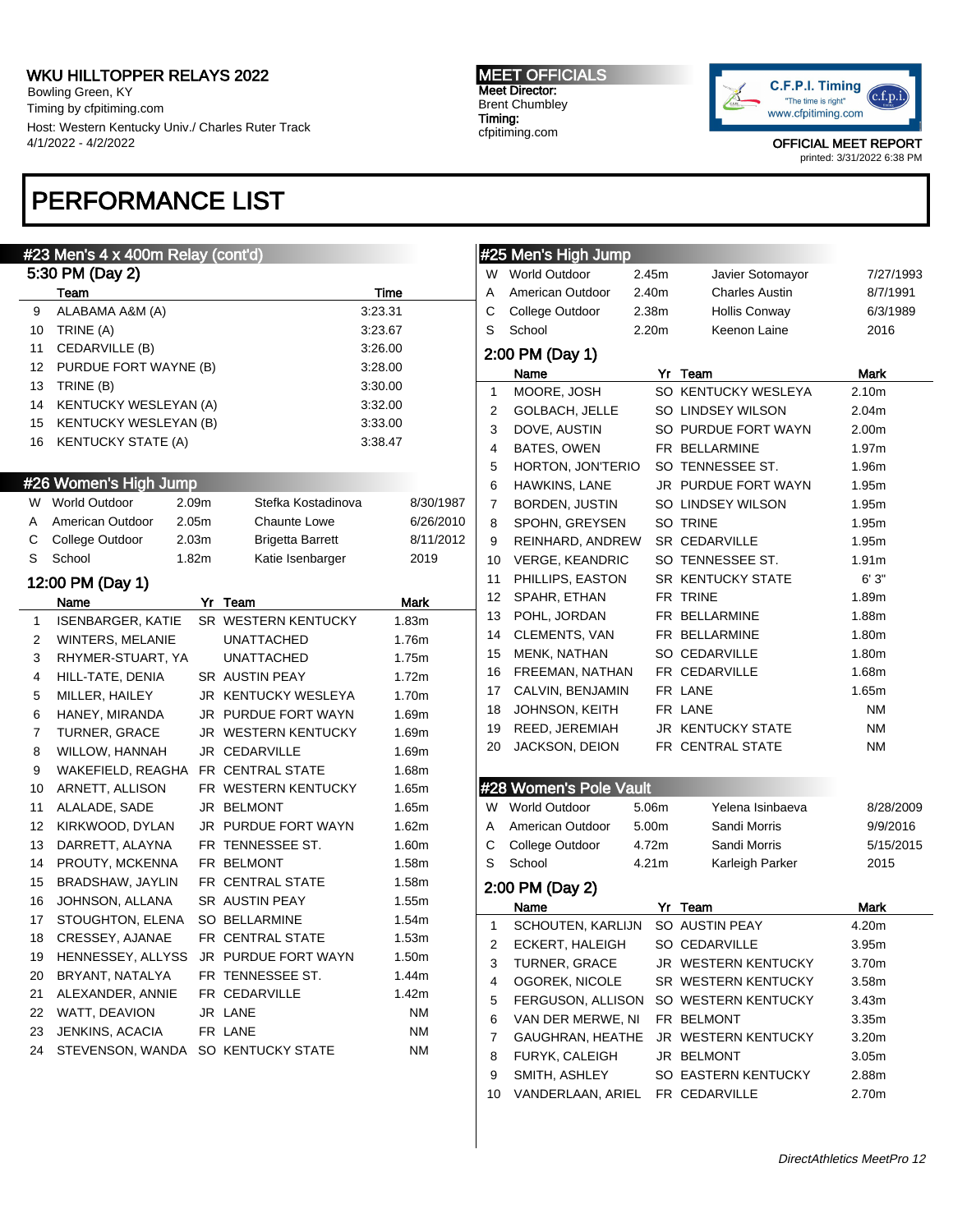Bowling Green, KY Timing by cfpitiming.com Host: Western Kentucky Univ./ Charles Ruter Track 4/1/2022 - 4/2/2022

#### MEET OFFICIALS Meet Director: Brent Chumbley Timing: cfpitiming.com



OFFICIAL MEET REPORT printed: 3/31/2022 6:38 PM

# PERFORMANCE LIST

|              | #27 Men's Pole Vault         |       |                                       |                   |                | #30 Women's Long Jump (cont'd)       |       |                          |             |
|--------------|------------------------------|-------|---------------------------------------|-------------------|----------------|--------------------------------------|-------|--------------------------|-------------|
|              | W World Outdoor              | 6.15m | Mondo Duplantis                       | 9/17/2020         |                | 12:00 PM (Day 1)                     |       |                          |             |
| Α            | American Outdoor             | 6.04m | <b>Brad Walker</b>                    |                   |                | Name                                 |       | Yr Team                  | <b>Mark</b> |
| С            | College Outdoor              | 6.00m | Mondo Duplantis                       | 5/11/2019         | 27             | PIERSON, ERYKAH                      |       | JR LANE                  | <b>NM</b>   |
| S            | School                       | 4.89m | Henry Wadsworth                       | 1965              | 28             | JENKINS, ACACIA                      |       | FR LANE                  | <b>NM</b>   |
|              | 12:00 PM (Day 2)             |       |                                       |                   | 29             | HAYES, ARINN                         |       | <b>JR KENTUCKY STATE</b> | <b>NM</b>   |
|              | Name                         |       | Yr Team                               | Mark              | 30             | WILLIAMS, JAYLYNNE JR KENTUCKY STATE |       |                          | <b>NM</b>   |
| $\mathbf{1}$ | BROOKFIELD, BRAND            |       | <b>UNATTACHED</b>                     | 4.80m             |                |                                      |       |                          |             |
| 2            | MONTGOMERY, DEV              |       | JR WESTERN KENTUCKY                   | 4.74m             |                | #29 Men's Long Jump                  |       |                          |             |
| 3            | REINHARD, TYLER              |       | <b>SR CEDARVILLE</b>                  | 4.42m             |                | W World Outdoor                      | 8.95m | <b>Mike Powell</b>       | 8/30/1991   |
| 4            | LOSHE, CODY                  |       | FR PURDUE FORT WAYN                   | 4.35m             | A              | American Outdoor                     | 8.95m | <b>Mike Powell</b>       | 8/30/1991   |
| 5            | HAMPTON, JORDAN              |       | SR EASTERN KENTUCKY                   | 4.32m             | С              | College Outdoor                      | 8.74m | <b>Erick Walder</b>      | 4/2/1994    |
| 6            |                              |       | LUBBENHUSEN, JACO SR WESTERN KENTUCKY | <b>NM</b>         | S              | School                               | 8.14m | Steven Bridges           | 1982        |
|              |                              |       |                                       |                   |                | 2:00 PM (Day 1)                      |       |                          |             |
|              | #30 Women's Long Jump        |       |                                       |                   |                | Name                                 |       | Yr Team                  | Mark        |
|              | W World Outdoor              | 7.52m | Galina Christyakova                   | 6/11/1988         | $\mathbf{1}$   | <b>VERGE, KEANDRIC</b>               |       | SO TENNESSEE ST.         | 7.09m       |
| A            | American Outdoor             | 7.49m | Jackie Joyner-Kersee                  | 5/22/1994         | 2              | MCLAREN, BRANDON                     |       | SO ALABAMA A&M           | 7.07m       |
| С            | College Outdoor              | 6.99m | Jackie Joyner-Kersee                  | 5/4/1985          | 3              | BEEHLER, LUKE                        |       | JR PURDUE FORT WAYN      | 6.95m       |
| S            | School                       | 6.82m | Chioma Agwunobi                       | 2015              | $\overline{4}$ | <b>WILLIAMS, BEN</b>                 |       | JR TRINE                 | 6.93m       |
|              | 12:00 PM (Day 1)             |       |                                       |                   | 5              | COCHRAN, NIGEL                       |       | <b>SR KENTUCKY STATE</b> | 6.92m       |
|              | Name                         |       | Yr Team                               | Mark              | 6              | <b>WASHINGTON, DION</b>              |       | FR UNATTACHED            | 6.90m       |
| 1            | LITTLE, NINTI                |       | JR PURDUE FORT WAYN                   | 5.68m             | 7              | HAMBY, CAMRON                        |       | FR CAMPBELLSVILLE        | 6.83m       |
| 2            | SENICA, LUNA                 |       | SO LINDSEY WILSON                     | 5.61m             | 8              | YOUNG, DAVID                         |       | SO CAMPBELLSVILLE        | 6.83m       |
| 3            | REED, JAI                    |       | SO PURDUE FORT WAYN                   | 5.57m             | 9              | WHITE, TURNER                        |       | JR CEDARVILLE            | 6.82m       |
| 4            | LIVINGSTON, HALEY            |       | SO TRINE                              | 5.57m             | 10             | BORDEN, JUSTIN                       |       | SO LINDSEY WILSON        | 6.78m       |
| 5            | JOHNSON, SELENA              |       | SO PURDUE FORT WAYN                   | 5.45m             | 11             | SPAHR, ETHAN                         |       | FR TRINE                 | 6.70m       |
| 6            | PAYTON, HALEY                |       | JR CAMPBELLSVILLE                     | 5.43m             | 12             | SMITH II, COREY                      |       | FR CAMPBELLSVILLE        | 6.68m       |
| 7            | WALKER, LENNEX               |       | SR AUSTIN PEAY                        | 5.41m             | 13             | TARWATER, BEN                        |       | JR CEDARVILLE            | 6.67m       |
| 8            | BOYD, ALEXIA                 |       | SO CAMPBELLSVILLE                     | 5.37m             | 14             | TROTTER, BARRYE                      |       | FR CAMPBELLSVILLE        | 6.60m       |
| 9            | BRADSHAW, JAYLIN             |       | FR CENTRAL STATE                      | 5.36m             | 15             | CASON, JORDAN                        |       | FR TENNESSEE ST.         | 6.57m       |
| 10           | JOHNSON, EMANI               |       | SO TENNESSEE ST.                      | 5.33m             | 16             | ROBERTSON, IAN                       |       | JR BELMONT               | 6.50m       |
| 11           | MCCLELLAND, CAMA             |       | SO AUSTIN PEAY                        | 5.31m             | 17             | POHL, JORDAN                         |       | FR BELLARMINE            | 6.47m       |
| 12           | KELLEY, JESSICA              |       | SR AUSTIN PEAY                        | 5.24m             | 18             | <b>WILLIAMS, KEITH</b>               |       | SR KENTUCKY WESLEYA      | 6.46m       |
| 13           | CRESSEY, AJANAE              |       | FR CENTRAL STATE                      | 5.21 <sub>m</sub> | 19             | AUERNHEIMER, KAI                     |       | JR PURDUE FORT WAYN      | 6.41m       |
| 14           | WILLIAMS, KARYN              |       | JR KENTUCKY WESLEYA                   | 5.15m             | 20             | YOUNG, VIRGIL                        |       | FR LANE                  | 6.33m       |
|              | 15 WILLOW, HANNAH            |       | JR CEDARVILLE                         | 5.14m             | 21             | HARRELL, JACKSON                     |       | <b>SO CAMPBELLSVILLE</b> | 6.33m       |
|              | 16 MOZZI, BRYN               |       | JR CEDARVILLE                         | 5.01m             | 22             | COLLINS, TREY                        |       | SO BELMONT               | 6.28m       |
| 17           | HOBERG, ALINA                |       | SO LINDSEY WILSON                     | 4.98m             | 23             | FREEMAN, NATHAN                      |       | FR CEDARVILLE            | 6.26m       |
| 18           | GIBBONS, KENDAL              |       | SO BELLARMINE                         | 4.93m             | 24             | MCCLELLAN, NOAH                      |       | SR TRINE                 | 6.22m       |
| 19           | WOODSON, SAMANT              |       | FR BELMONT                            | 4.91m             | 25             | CALVIN, BENJAMIN                     |       | FR LANE                  | 6.17m       |
| 20           | JOHNSON, MICHELLE FR BELMONT |       |                                       | 4.82m             | 26             | JACKSON, DEION                       |       | FR CENTRAL STATE         | 5.94m       |
| 21           | JONES, ALLIYAH               |       | SO ALABAMA A&M                        | 4.78m             | 27             | HUGHES, O'KHARI                      |       | SO KENTUCKY WESLEYA      | 5.91m       |
| 22           | WALKER, JENNA                |       | FR BELLARMINE                         | 4.71m             | 28             | NELSON, TYLER                        |       | FR CENTRAL STATE         | 5.69m       |
| 23           | WATT, DEAVION                |       | JR LANE                               | 4.69m             | 29             | CANADA, NIJUL                        |       | JR LANE                  | 5.35m       |
| 24           | ABDULLAH, YAFIA              |       | SO CENTRAL STATE                      | 4.44m             | 30             | ANDERSON, DEVONT                     |       | FR ALABAMA A&M           | ΝM          |
| 25           | HITCHCOCK, TARA              |       | JR BELMONT                            | 4.37m             | 31             | HARPER, CHARLIE                      |       | FR ALABAMA A&M           | ΝM          |
| 26           | WHITE, NIA                   |       | SO ALABAMA A&M                        | ΝM                | 32             | BRYANT, EMERY                        |       | SR KENTUCKY STATE        | ΝM          |
|              |                              |       |                                       |                   |                |                                      |       |                          |             |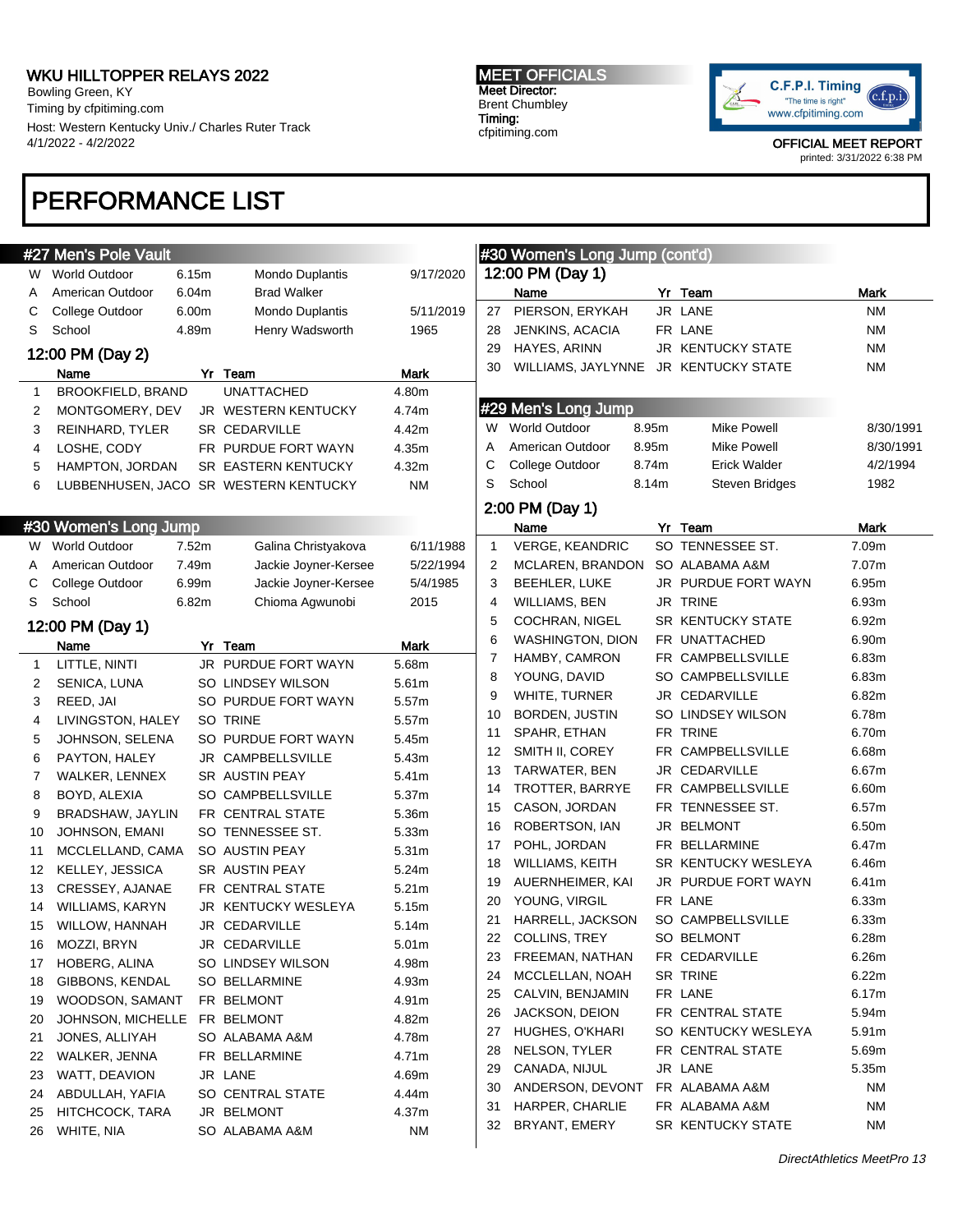Bowling Green, KY Timing by cfpitiming.com Host: Western Kentucky Univ./ Charles Ruter Track 4/1/2022 - 4/2/2022

# PERFORMANCE LIST

#### MEET OFFICIALS Meet Director: Brent Chumbley Timing: cfpitiming.com



| #29 Men's Long Jump (cont'd) |                           |        |                                  |             | #31 Men's Triple Jump (cont'd) |                                        |        |                          |             |
|------------------------------|---------------------------|--------|----------------------------------|-------------|--------------------------------|----------------------------------------|--------|--------------------------|-------------|
| 2:00 PM (Day 1)              |                           |        |                                  |             |                                | 10:00 AM (Day 2)                       |        |                          |             |
|                              | Name                      |        | Yr Team                          | <b>Mark</b> |                                | Name                                   |        | Yr Team                  | <b>Mark</b> |
| 33                           | ALLEN, DEDRIC             |        | FR CENTRAL STATE                 | <b>NM</b>   | 15                             | MENK, NATHAN                           |        | SO CEDARVILLE            | 13.20m      |
| 34                           | WILSON, JAHIEM            |        | FR CENTRAL STATE                 | ΝM          | 16                             | MARTONE, JONNY                         |        | FR CEDARVILLE            | 12.84m      |
|                              |                           |        |                                  |             | 17                             | DYER, ROBERT                           |        | <b>JR LINDSEY WILSON</b> | 12.82m      |
|                              | #32 Women's Triple Jump   |        |                                  |             | 18                             | MCCLELLAN, NOAH                        |        | <b>SR TRINE</b>          | 12.78m      |
|                              | W World Outdoor           | 15.67m | Yulima Rojas                     | 8/1/2021    | 19                             | NELSON, TYLER                          |        | FR CENTRAL STATE         | 12.77m      |
| A                            | American Outdoor          | 14.92m | Katurah Orji                     | 12/25/202   | 20                             | HUGHES, O'KHARI                        |        | SO KENTUCKY WESLEYA      | 12.75m      |
| С                            | College Outdoor           | 14.71m | Keturah Orji                     | 8/14/2016   | 21                             | JOHNSON, JALEN                         |        | FR LANE                  | <b>NM</b>   |
| S                            | School                    | 13.44m | Sharika Smith                    | 2013        |                                |                                        |        |                          |             |
|                              |                           |        |                                  |             |                                | #34 Women's Shot Put                   |        |                          |             |
|                              | 12:00 PM (Day 2)          |        | Yr Team                          | Mark        |                                | 4 attempts only                        |        |                          |             |
| $\mathbf{1}$                 | Name<br>PAYTON, HALEY     |        | JR CAMPBELLSVILLE                | 11.96m      |                                | W World Outdoor                        | 22.63m | Natalya Lisovskaya       | 6/7/1987    |
| 2                            | JOHNSON, SELENA           |        | SO PURDUE FORT WAYN              | 11.79m      | Α                              | American Outdoor                       | 20.63m | Michelle Carter          | 8/12/2016   |
| 3                            | MCCLELLAND, CAMA          |        | SO AUSTIN PEAY                   | 11.75m      | С                              | College Outdoor                        | 19.35m | Raven Saunders           | 8/12/2016   |
| 4                            | WALKER, LENNEX            |        | SR AUSTIN PEAY                   | 11.60m      | S                              | School                                 | 17.49m | Jessica Ramsey           | 2014        |
| 5                            | DARRETT, ALAYNA           |        | FR TENNESSEE ST.                 | 11.56m      |                                | 2:00 PM (Day 1)                        |        |                          |             |
| 6                            | OBERHAUS, MARIAH          |        | FR PURDUE FORT WAYN              | 11.28m      |                                | Name                                   |        | Yr Team                  | <b>Mark</b> |
| 7                            | LIVINGSTON, HALEY         |        | SO TRINE                         | 11.23m      | $\mathbf 1$                    | STUCKER, REBEKAH                       |        | <b>SO BELMONT</b>        | 15.26m      |
| 8                            | JONES, ALLIYAH            |        | SO ALABAMA A&M                   | 11.22m      | 2                              | MCDANIEL, KORI                         |        | SR AUSTIN PEAY           | 14.21m      |
| 9                            | HADLEY, KATIE             |        | JR CEDARVILLE                    | 10.62m      | 3                              | ADEBAYO, MARYANN                       |        | JR MARSHALL              | 13.70m      |
| 10                           | ABDULLAH, YAFIA           |        | SO CENTRAL STATE                 | 9.89m       | 4                              | MERRITT, REBECCA                       |        | SO MARSHALL              | 13.46m      |
| 11                           | ORSOT, ALEXIS             |        | SR LANE                          | <b>NM</b>   | 5                              | SWAIN, ANTANIA                         |        | JR TENNESSEE ST.         | 13.24m      |
| 12                           | STEVENSON, WANDA          |        | SO KENTUCKY STATE                | <b>NM</b>   | 6                              | MOYER, OLIVIA                          |        | <b>SO BELMONT</b>        | 13.20m      |
|                              |                           |        |                                  |             | 7                              | MATTSSON, JESSICA                      |        | SR BELMONT               | 13.00m      |
|                              | #31 Men's Triple Jump     |        |                                  |             | 8                              | HARRIS-CAMPBELL, N FR PURDUE FORT WAYN |        |                          | 12.82m      |
|                              |                           | 18.29m |                                  |             | 9                              | LOPEZ ARIAS, INES                      |        | FR WESTERN KENTUCKY      | 12.82m      |
| W                            | <b>World Outdoor</b>      | 18.21m | Jonathan Edwards                 | 8/7/1995    | 10                             | WAGNER, AMANI                          |        | <b>SR KENTUCKY STATE</b> | 12.75m      |
| A                            | American Outdoor          | 17.57m | Christian Taylor<br>Keith Connor | 8/27/2015   | 11                             | <b>VERSEMAN, JACKLYN</b>               |        | SR AUSTIN PEAY           | 12.63m      |
| С<br>S                       | College Outdoor<br>School |        |                                  | 6/5/1982    | 12                             | GARWOOD, ABBI                          |        | SO PURDUE FORT WAYN      | 12.20m      |
|                              |                           | 16.35m | Dave Mobley                      | 1979        | 13                             | LUGG, KIMBERLY                         |        | FR KENTUCKY STATE        | 12.16m      |
|                              | 10:00 AM (Day 2)          |        |                                  |             | 14                             | STEWART, DEZARAI                       |        | FR LANE                  | 11.76m      |
|                              | Name                      |        | Yr Team                          | <b>Mark</b> | 15                             | COX, BRIANA                            |        | SO ALABAMA A&M           | 11.22m      |
| $\mathbf{1}$                 | BRUMFIELD, R'LAZON        |        | SR TENNESSEE ST.                 | 16.56m      | 16                             | MONHEIMER, KATIE                       |        | FR BELLARMINE            | 10.23m      |
| 2                            | HAMBY, CAMRON             |        | FR CAMPBELLSVILLE                | 14.48m      | 17                             | <b>VINCENT, CAMBRIA</b>                |        | JR KENTUCKY WESLEYA      | 10.11m      |
| 3                            | <b>VERGE, KEANDRIC</b>    |        | SO TENNESSEE ST.                 | 14.44m      | 18                             | ADAMS, KAYLA                           |        | JR CENTRAL STATE         | 9.80m       |
| 4                            | SMITH II, COREY           |        | FR CAMPBELLSVILLE                | 14.30m      | 19                             | DARRETT, ALAYNA                        |        | FR TENNESSEE ST.         | 9.02m       |
| 5                            | WHITNEY, BREVON           |        | JR CAMPBELLSVILLE                | 14.20m      | 20                             | GROVES, KAYLA                          |        | JR KENTUCKY STATE        | 8.84m       |
| 6                            | YOUNG, DAVID              |        | SO CAMPBELLSVILLE                | 14.00m      | 21                             | RODGERS, DANIELLE                      |        | <b>JR CENTRAL STATE</b>  | 8.66m       |
| 7                            | PHILLIPS, EASTON          |        | <b>SR KENTUCKY STATE</b>         | 45' 8"      | 22                             | BRYANT, NATALYA                        |        | FR TENNESSEE ST.         | 8.55m       |
| 8                            | CASON, JORDAN             |        | FR TENNESSEE ST.                 | 13.82m      | 23                             | LEWIS, KEANTE                          |        | FR CENTRAL STATE         | 8.41m       |
| 9                            | JONES-FOSTER, RAY         |        | SO LINDSEY WILSON                | 13.75m      | 24                             | AKINGS, ZARIA                          |        | FR ALABAMA A&M           | 7.81m       |
| 10                           | JOHNSON, CEDRIC           |        | JR WESTERN KENTUCKY              | 13.69m      | 25                             | SCHULTZ, GABRIELLE JR KENTUCKY WESLEYA |        |                          | 7.59m       |
| 11                           | <b>WILLIAMS, KEITH</b>    |        | SR KENTUCKY WESLEYA              | 13.61m      | 26                             | SCOTT, JAI                             |        | FR LANE                  | 6.58m       |
| 12                           | <b>COCHRAN, NIGEL</b>     |        | <b>SR KENTUCKY STATE</b>         | 13.57m      | 27                             | WHITTINGTON, MORG SO KENTUCKY WESLEYA  |        |                          | 6.52m       |
| 13                           | <b>BORDEN, JUSTIN</b>     |        | SO LINDSEY WILSON                | 13.55m      | 28                             | OLIVER, KAAN                           |        | SO ALABAMA A&M           | <b>NM</b>   |
| 14                           | SPAHR, ETHAN              |        | FR TRINE                         | 13.22m      |                                |                                        |        |                          |             |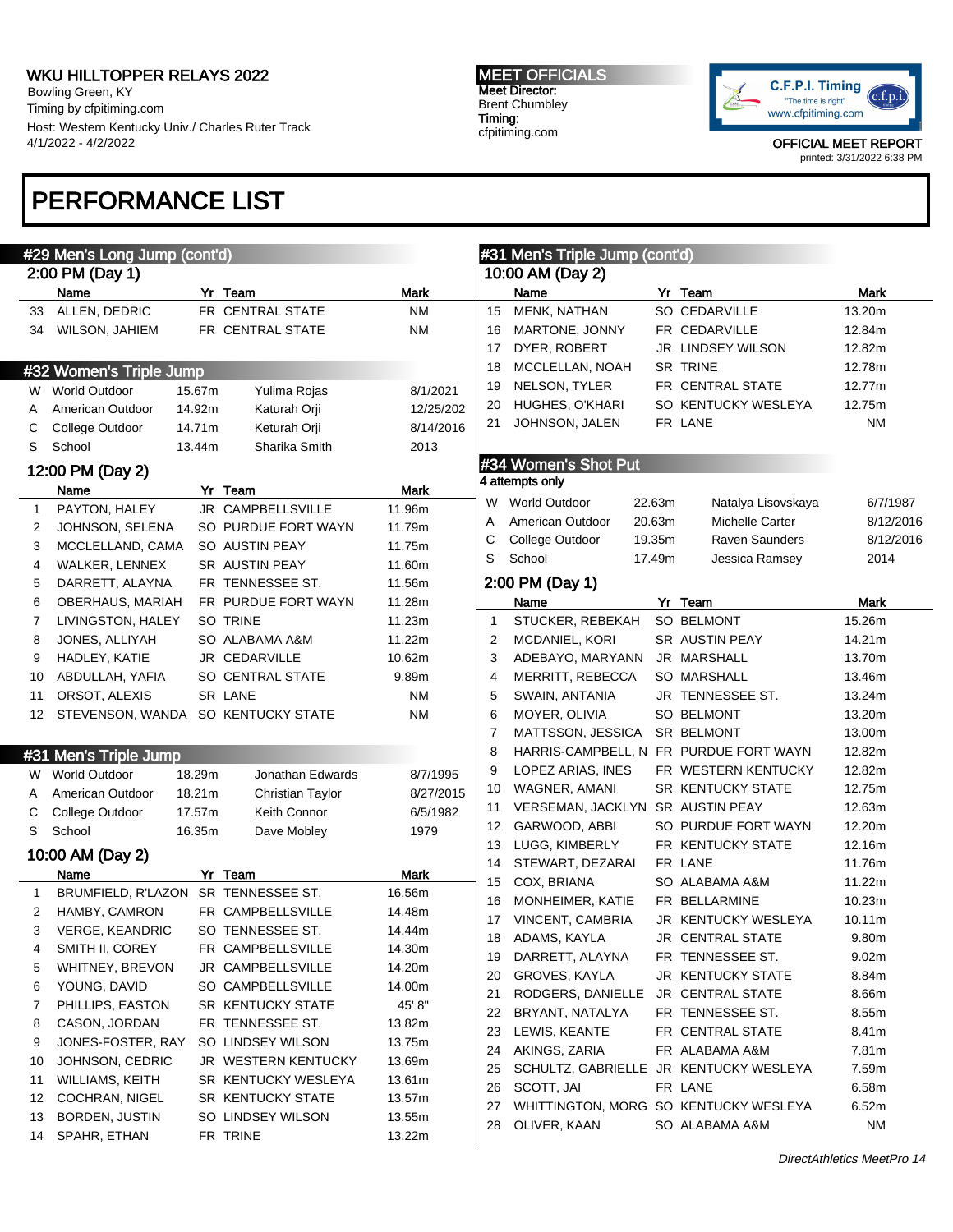Bowling Green, KY Timing by cfpitiming.com Host: Western Kentucky Univ./ Charles Ruter Track 4/1/2022 - 4/2/2022

### PERFORMANCE LIST

#### #34 Women's Shot Put (cont'd) 2:00 PM (Day 1) Name **Yr Team Yr Team** Mark 29 MOORE, MIA FRILANE NM 30 THRASHER-WALKER, JR WESTERN KENTUCKY NM 31 DECUIR, MALEAH JR TENNESSEE ST. NM #33 Men's Shot Put W World Outdoor 23.37m Ryan Crouser 2/20/1989 A American Outdoor 23.37m Ryan Crouser 6/18/2021 C College Outdoor 22.00m John Godina 6/3/1995 S School 20.78m Jesse Stuart 1975 4:00 PM (Day 1) Name Yr Team **Mark** 1 BARTON, KAISON UN UNAT-WESTERN KEN 17.01m 2 KAZIMOV, RIDVAN SO BELMONT 16.75m 3 ELAM, JOHN UN UNAT-WESTERN KEN 16.09m 4 WIDENER, CAL SR BELMONT 15.94m 5 WEISE, GRANT FR CEDARVILLE 15.36m 6 TAITT, MATHEW UNATTACHED 15.00m 7 MARTIN, AARON SO PURDUE FORT WAYN 14.90m 8 GRANT, JACKSON FR BELMONT 14.77m 9 JOHNSON, ZYLER FR PURDUE FORT WAYN 14.33m 10 JOSEPH, ROBERT FR BELMONT 14.30m 11 WILSON, MATT SO KENTUCKY WESLEYA 14.27m 12 ANGLEMYER, GARRE SO PURDUE FORT WAYN 14.22m 13 ESENBOCK, WILL SR BELLARMINE 13.72m 14 HANNAY, LUKE SR CEDARVILLE 13.30m 15 RAPE, JACKSON FR KENTUCKY WESLEYA 12.05m 16 HENDERSON, MARTA FR LANE 11.14m 17 FONDA, TOMMY SO LANE 10.89m 18 CATES, RAS FR CENTRAL STATE NM 19 HOLT, ETHAN SO KENTUCKY WESLEYA NM 20 COMBS, BRANDON FR LANE NM 21 CALVERT, ANDRE FR CENTRAL STATE NM #36 Women's Discus W World Outdoor 76.80m Gabriele Reinsch 7/9/1988 A American Outdoor 70.16m Valarie Allman 9/12/2021 C College Outdoor 67.48m Meg Ritchie 4/26/1981 S School 53.86m Jessica Ramsey 2014 11:00 AM (Day 2) Name Yr Team **Mark** 1 STUCKER, REBEKAH SO BELMONT 49.27m 2 LUGG, KIMBERLY FR KENTUCKY STATE 151' 11" 3 MERRITT, REBECCA SO MARSHALL 45.66m 4 BURNS, BROOKE SO MARSHALL 44.74m #36 Women's Discus (cont'd) 11:00 AM (Day 2) Name Yr Team Mark 5 HIMES, SARAH JR CEDARVILLE 43.22m 6 VERSEMAN, JACKLYN SR AUSTIN PEAY 42.53m 7 LOPEZ ARIAS, INES FR WESTERN KENTUCKY 41.97m 8 MCDANIEL, KORI SR AUSTIN PEAY 41.66m 9 MCCULLOUGH, MADI SO MARSHALL 41.25m 10 MOYER, OLIVIA SO BELMONT 40.91m 11 WAGNER, AMANI SR KENTUCKY STATE 39.45m 12 SWAIN, ANTANIA JR TENNESSEE ST. 39.04m 13 HARRIS-CAMPBELL, N FR PURDUE FORT WAYN 37.96m 14 STEWART, DEZARAI FR LANE 35.03m 15 HALL, KATIE JR CEDARVILLE 33.24m 16 MONHEIMER, KATIE FR BELLARMINE 31.48m 17 VINCENT, CAMBRIA JR KENTUCKY WESLEYA 29.71m 18 KENNEDY, TORI SO LINDSEY WILSON 27.69m 19 CARTER, MALORIE SO LINDSEY WILSON 26.15m 20 REDDEN, MARY CLAI SR WESTERN KENTUCKY 25.80m 21 ASHTON, COURTNEY FR LINDSEY WILSON 23.21m 22 SCHULTZ, GABRIELLE JR KENTUCKY WESLEYA 21.61m 23 LILLIE, KIMBERLY SR LANE 20.60m 24 WHITTINGTON, MORG SO KENTUCKY WESLEYA 19.47m 25 LEWIS, KEANTE FR CENTRAL STATE 19.46m 26 DEBOLD, LAUREN FR BELLARMINE NM 27 FLINCHUM, RACHEL SO WESTERN KENTUCKY NM 28 RODGERS, DANIELLE JR CENTRAL STATE NM 29 ADAMS, KAYLA JR CENTRAL STATE NM #35 Men's Discus W World Outdoor 74.08m Jurgen Schult 6/6/1986 A American Outdoor 72.34m Ben Plucknett 7/7/1981 C College Outdoor 68.16m Julian Wruck 6/1/2013 S School 58.78m Raigo Toompuu 2005 9:00 AM (Day 2) Name Yr Team **Mark** 1 MARTIN, AARON SO PURDUE FORT WAYN 44.72m 2 CAMPBELL, AUSTIN JR LINDSEY WILSON 44.32m 3 ELAM, JOHN UN UNAT-WESTERN KEN 44.08m 4 BARTON, KAISON UN UNAT-WESTERN KEN 44.04m 5 KAZIMOV, RIDVAN SO BELMONT 42.92m 6 GRANT, JACKSON FR BELMONT 42.71m 7 JOHNSON, ZYLER FR PURDUE FORT WAYN 42.62m 8 WEISE, GRANT FR CEDARVILLE 42.04m 9 FIELDS, BRANDON JR LINDSEY WILSON 41.35m 10 WALDEN, ASHER SO PURDUE FORT WAYN 40.68m 11 DITTOE, JOEL SR WESTERN KENTUCKY 40.57m

MEET OFFICIALS Meet Director: Brent Chumbley Timing: cfpitiming.com



OFFICIAL MEET REPORT printed: 3/31/2022 6:38 PM

DirectAthletics MeetPro 15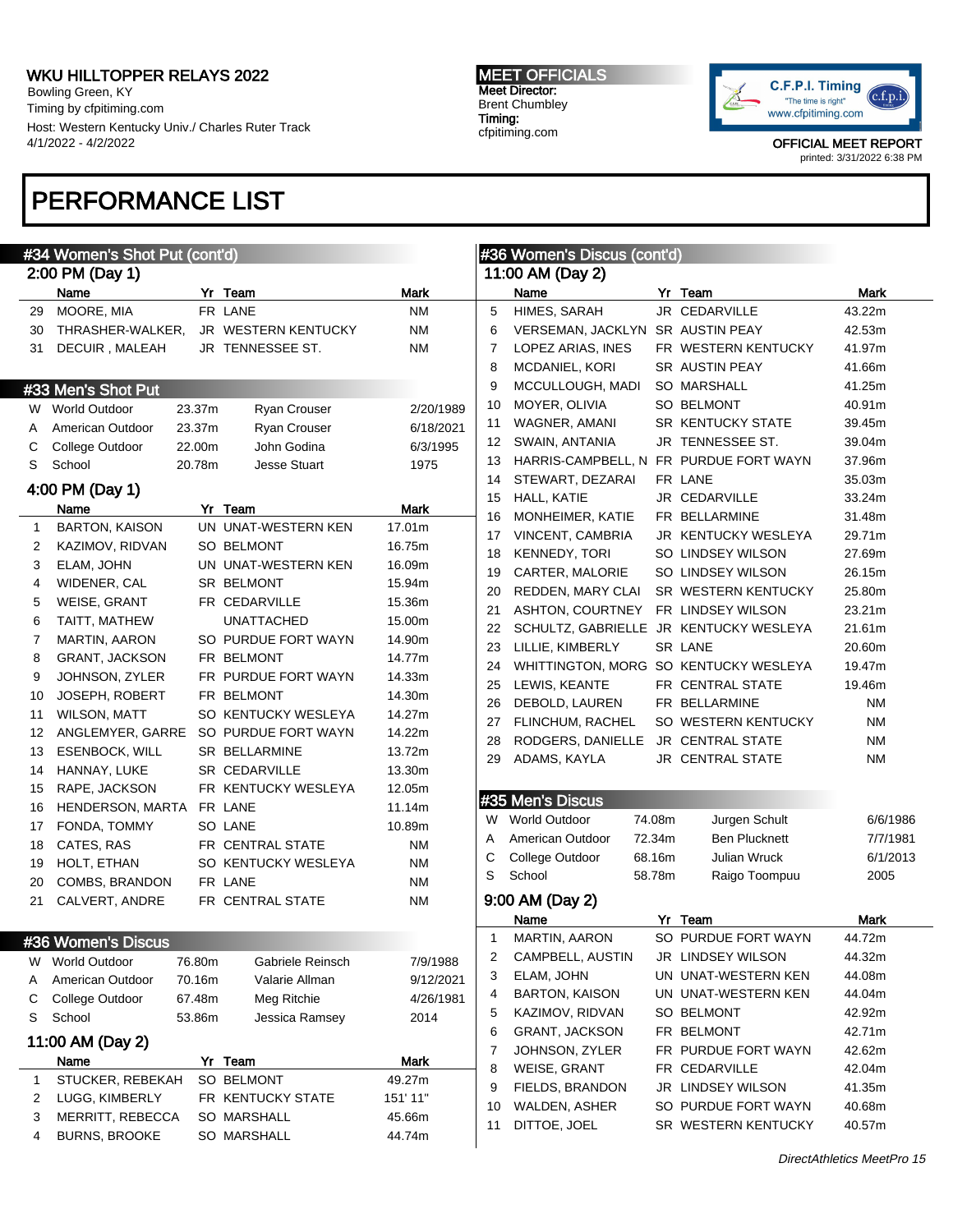Bowling Green, KY Timing by cfpitiming.com Host: Western Kentucky Univ./ Charles Ruter Track 4/1/2022 - 4/2/2022

#### MEET OFFICIALS Meet Director: Brent Chumbley Timing: cfpitiming.com



OFFICIAL MEET REPORT printed: 3/31/2022 6:38 PM

# PERFORMANCE LIST

| #35 Men's Discus (cont'd)<br>#38 Women's Hammer (cont'd) |                      |        |                      |             |              |                                        |        |                       |           |
|----------------------------------------------------------|----------------------|--------|----------------------|-------------|--------------|----------------------------------------|--------|-----------------------|-----------|
|                                                          | 9:00 AM (Day 2)      |        |                      |             |              | 12:00 PM (Day 1)                       |        |                       |           |
|                                                          | Name                 |        | Yr Team              | <b>Mark</b> |              | Name                                   |        | Yr Team               | Mark      |
| 12                                                       | MUNCASTER, JARED     |        | <b>SR BELLARMINE</b> | 39.89m      | 18           | SINNOTT, MEGAN                         |        | JR PURDUE FORT WAYN   | 43.14m    |
| 13                                                       | HANNAY, LUKE         |        | <b>SR CEDARVILLE</b> | 39.82m      | 19           | VERSEMAN, JACKLYN                      |        | <b>SR AUSTIN PEAY</b> | 43.02m    |
| 14                                                       | SCHROEDER, DOMINI    |        | FR LINDSEY WILSON    | 39.00m      | 20           | FLINCHUM, RACHEL                       |        | SO WESTERN KENTUCKY   | 41.50m    |
| 15                                                       | JOSEPH, ROBERT       |        | FR BELMONT           | 38.32m      | 21           | REDDEN, MARY CLAI                      |        | SR WESTERN KENTUCKY   | 41.00m    |
| 16                                                       | WUNSCH, LUKE         |        | FR BELLARMINE        | 38.08m      | 22           | ROSS, LILLIAN                          |        | FR MARSHALL           | 38.69m    |
| 17                                                       | PEART, ROGE          |        | SO LANE              | 36.89m      | 23           | HALL, KATIE                            |        | JR CEDARVILLE         | 35.56m    |
| 18                                                       | HURRY, DEMETRIUS     |        | JR ALABAMA A&M       | 36.65m      | 24           | GARWOOD, ABBI                          |        | SO PURDUE FORT WAYN   | 35.22m    |
| 19                                                       | ALLAWAY, STEPHEN     |        | FR CEDARVILLE        | 36.54m      | 25           | HARRIS-CAMPBELL, N FR PURDUE FORT WAYN |        |                       | 35.14m    |
| 20                                                       | TAITT, MATHEW        |        | <b>UNATTACHED</b>    | 35.00m      | 26           | DEBOLD, LAUREN                         |        | FR BELLARMINE         | 34.84m    |
| 21                                                       | ZACK, SEGUR          |        | LINDSEY WILSON JV    | 31.31m      | 27           | SNOW, ADRIANA                          |        | SO TENNESSEE ST.      | 32.63m    |
| 22                                                       | <b>CRONK, ANDREW</b> |        | LINDSEY WILSON JV    | 31.27m      | 28           | VINCENT, CAMBRIA                       |        | JR KENTUCKY WESLEYA   | 31.40m    |
| 23                                                       | SUMMERS, JAQUINTI    |        | FR LANE              | 27.79m      | 29           | MONHEIMER, KATIE                       |        | FR BELLARMINE         | 30.76m    |
| 24                                                       | MCCAULLEY, ISAIAH    |        | SR ALABAMA A&M       | ΝM          | 30           | SCHULTZ, GABRIELLE                     |        | JR KENTUCKY WESLEYA   | 28.30m    |
| 25                                                       | CALVIN, BENJAMIN     |        | FR LANE              | <b>NM</b>   | 31           | STEWART, DEZARAI                       |        | FR LANE               | 25.82m    |
| 26                                                       | RAPE, JACKSON        |        | FR KENTUCKY WESLEYA  | <b>NM</b>   | 32           | WHITTINGTON, MORG SO KENTUCKY WESLEYA  |        |                       | 23.69m    |
| 27                                                       | <b>WILSON, MATT</b>  |        | SO KENTUCKY WESLEYA  | ΝM          | 33           | MOORE, MIA                             |        | FR LANE               | ΝM        |
| 28                                                       | HOLT, ETHAN          |        | SO KENTUCKY WESLEYA  | ΝM          | 34           | ANDERSON, ILANA                        |        | SO WESTERN KENTUCKY   | <b>NM</b> |
| 29                                                       | CATES, RAS           |        | FR CENTRAL STATE     | <b>NM</b>   | 35           | DECUIR, MALEAH                         |        | JR TENNESSEE ST.      | <b>NM</b> |
| 30                                                       | CALVERT, ANDRE       |        | FR CENTRAL STATE     | <b>NM</b>   | 36           | DONALD, JAMIYAH                        |        | SO KENTUCKY STATE     | <b>NM</b> |
|                                                          |                      |        |                      |             |              |                                        |        |                       |           |
|                                                          | #38 Women's Hammer   |        |                      |             |              | #37 Men's Hammer                       |        |                       |           |
| W                                                        | <b>World Outdoor</b> | 82.98m | Anita Wodarczyk      | 8/28/2016   | W            | <b>World Outdoor</b>                   | 86.74m | Yuriy Sedykh          | 8/30/1986 |
| A                                                        | American Outdoor     | 80.31m | DeAnna Price         | 6/26/2021   | A            | American Outdoor                       | 82.71m | <b>Rudy Winkler</b>   | 6/20/2021 |
| С                                                        | College Outdoor      | 74.56m | Maggie Ewen          | 6/25/2017   | С            | College Outdoor                        | 81.94m | <b>Balazs Kiss</b>    | 5/19/1995 |
| S                                                        | School               | 64.44m | Laura Igaune         | 2011        | S            | School                                 | 61.88m | <b>Travis Gerding</b> | 2015      |
|                                                          | 12:00 PM (Day 1)     |        |                      |             |              | 2:00 PM (Day 1)                        |        |                       |           |
|                                                          | Name                 |        | Yr Team              | <b>Mark</b> |              | Name                                   |        | Yr Team               | Mark      |
| $\mathbf{1}$                                             | MATTSSON, JESSICA    |        | SR BELMONT           | 61.66m      | $\mathbf{1}$ | <b>BARTON, KAISON</b>                  |        | UN UNAT-WESTERN KEN   | 54.00m    |
| 2                                                        | ADEBAYO, MARYANN     |        | JR MARSHALL          | 56.88m      | 2            | ELAM, JOHN                             |        | UN UNAT-WESTERN KEN   | 53.92m    |
| 3                                                        | <b>BASIC, AJLA</b>   |        | FR WESTERN KENTUCKY  | 56.87m      | 3            | KAZIMOV, RIDVAN                        |        | SO BELMONT            | 52.15m    |
| 4                                                        | SAFONT FALOMIR, AI   |        | SO WESTERN KENTUCKY  | 55.80m      | 4            | <b>BRANNON, BRETT</b>                  |        | SR WESTERN KENTUCKY   | 51.86m    |
| 5                                                        | MERRITT, REBECCA     |        | <b>SO MARSHALL</b>   | 53.63m      | 5            | HANNAY, LUKE                           |        | <b>SR CEDARVILLE</b>  | 51.46m    |
| 6                                                        | STUCKER, REBEKAH     |        | SO BELMONT           | 52.70m      | 6            | DITTOE, JOEL                           |        | SR WESTERN KENTUCKY   | 50.12m    |
|                                                          | <b>BURNS, BROOKE</b> |        | SO MARSHALL          | 52.50m      | 7            | WALDEN, ASHER                          |        | SO PURDUE FORT WAYN   | 50.02m    |
| 8                                                        | THRASHER-WALKER,     |        | JR WESTERN KENTUCKY  | 52.00m      | 8            | WIDENER, CAL                           |        | SR BELMONT            | 48.47m    |
| 9                                                        | MOORE, JOSIE         |        | SO MARSHALL          | 50.75m      | 9            | CARO, MICHAEL                          |        | <b>UNATTACHED</b>     | 48.35m    |
| 10                                                       | MCDANIEL, KORI       |        | SR AUSTIN PEAY       | 49.27m      | 10           | JOSEPH, ROBERT                         |        | FR BELMONT            | 45.27m    |
| 11                                                       | LOPEZ ARIAS, INES    |        | FR WESTERN KENTUCKY  | 49.00m      | 11           | MUNCASTER, JARED                       |        | SR BELLARMINE         | 44.50m    |
| 12                                                       | SWAIN, ANTANIA       |        | JR TENNESSEE ST.     | 44.83m      | 12           | ANGLEMYER, GARRE                       |        | SO PURDUE FORT WAYN   | 43.27m    |
| 13                                                       | COX, BRIANA          |        | SO ALABAMA A&M       | 44.52m      | 13           | HURRY, DEMETRIUS                       |        | JR ALABAMA A&M        | 42.74m    |
| 14                                                       | WAGNER, AMANI        |        | SR KENTUCKY STATE    | 44.03m      | 14           | <b>ESENBOCK, WILL</b>                  |        | SR BELLARMINE         | 41.29m    |
| 15                                                       | HIMES, SARAH         |        | JR CEDARVILLE        | 43.84m      | 15           | JOHNSON, ZYLER                         |        | FR PURDUE FORT WAYN   | 40.70m    |
| 16                                                       | ZILLA, JOHANNA       |        | SO CEDARVILLE        | 43.33m      | 16           | TAITT, MATHEW                          |        | <b>UNATTACHED</b>     | 35.00m    |
| 17                                                       | HILL, KATIE          |        | SR MARSHALL          | 43.25m      | 17           | WEISE, GRANT                           |        | FR CEDARVILLE         | 28.78m    |
|                                                          |                      |        |                      |             |              |                                        |        |                       |           |